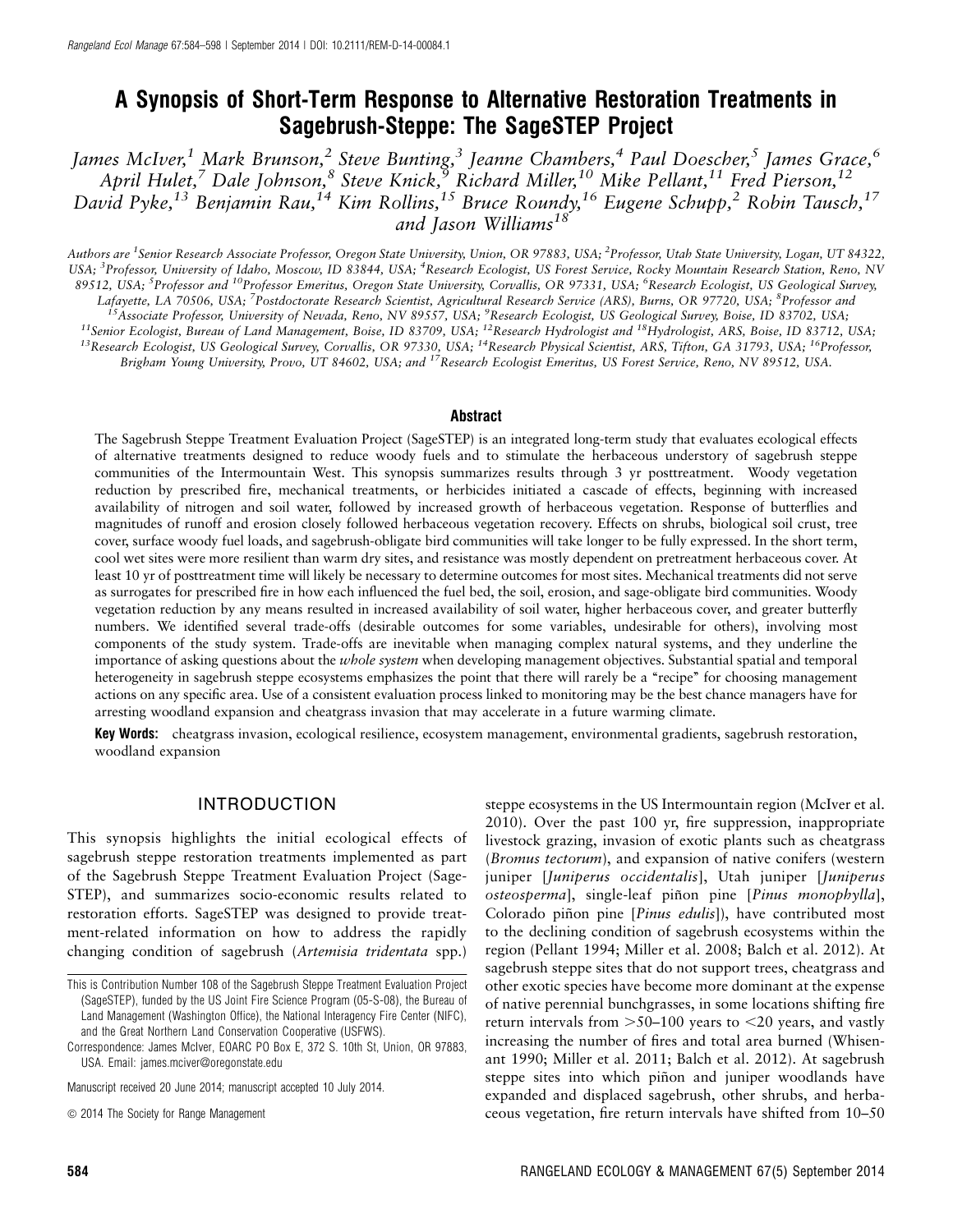years to  $>50$  years, and significantly increased mean fire severity (Miller and Heyerdahl 2008). Under current climate conditions, both cheatgrass and piñon and juniper trees have the potential to dominate an even larger area in the Great Basin and surrounding lands (Wisdom et al. 2002), and global warming is likely to exacerbate this trend (Neilson et al. 2005; Miller et al. 2011).

Federal, state, and private land managers and owners have for many years attempted to arrest the conversion of sagebrush steppe communities into woodland and annual grassland and to restore native herbaceous communities by applying treatments such as prescribed fire, mowing, chaining, cutting, mastication, or herbicides. Restoration practices have the potential to alter fuel beds and decrease future fire suppression costs (Taylor et al. 2013), lower competitive suppression of perennial bunchgrass species, and decrease longer-term risk of cheatgrass dominance (Chambers et al. 2014a). Substantial published information exists on the efficacy of such treatments in sagebrush steppe, but most studies are site-specific, short-term (Miller et al. 2013), and focused on few variables. Recognizing this, the Bureau of Land Management, in collaboration with the Joint Fire Science Program (JFSP), solicited sagebrush steppe scientists and managers to design a broader study that would provide multisite, multidisciplinary, long-term information on outcomes of alternative treatments over a range of ecological conditions, and that would also provide insight on cost and public acceptance of management practices. A planning grant was provided by JFSP in 2003 to design SageSTEP, and the study was ultimately funded by JFSP in 2005.

In this synopsis, we will briefly describe the SageSTEP study, and then present short-term results in the context of five key themes that the study was designed to address: 1) resilience and resistance, which are key concepts in state-and-transition models; 2) effectiveness of fire vs. fire surrogates, which differ in suitability depending on the situation; 3) trade-offs among key response variables, which are important for decisionmaking by managers; 4) temporal scale of response in different variables; and 5) heterogeneity in time and space, which is the source of much of the variation found in the literature. Finally, we also briefly discuss the SageSTEP Project as a model of a multisite, multivariate, and long-term study intended to provide information more useful to managers than traditional single-site, single-variable, short-term studies.

# EXPERIMENTAL DESIGN

SageSTEP consists of 21 widely distributed sites, arranged in two parallel experiments, both conducted in ecosystems formerly dominated by sagebrush in the overstory and by herbaceous perennial vegetation in the understory. The experiments emphasize the major restoration challenges in the region: invasion of cheatgrass into drier Wyoming big sagebrush communities, and expansion of piñon and juniper into higher-elevation sites.

The "sage-cheat" experiment examined cheatgrass invasion at seven dry, lower-elevation sites located in five states (Fig. 1). Each site was a statistical block, comprising one 20–80-ha plot as unmanipulated control, and prescribed fire, mowing, and herbicide applied across the other three plots. Plot-level treatments were intended to reduce the sagebrush overstory in an effort to alter the competitive balance between perennial bunchgrasses and cheatgrass in the understory. Although treatments that reduce sagebrush may seem to contradict the management goal of preserving sagebrush steppe ecosystems, they may in some cases lead to more desirable vegetation states in the long run, if they stimulate native perennial herbaceous plants relative to exotic annual plants. Within each plot, between 18 and 24 subplots (0.1 ha) were established, within which were measured most response variables. Prescribed fire was applied first, from May to October 2006, 2007, or 2008; fire blackened about half of each plot (Table 1). Once fire was implemented at each site, mowing and herbicide treatments were applied to the other plots within 8 mo. For the mowing treatment, rotary mowers were set at a height that removed and distributed approximately 50% of sagebrush cover. For the herbicide treatment, tebuthiuron was applied over the entire plot at a rate intended to remove 50% of the overstory. Finally, the pre-emergent herbicide imazapic was applied after plotlevel treatments to one-half of the subplots within each plot; at low rates, imazapic is intended to target annual plants.

The "woodland" experiment examined piñon and juniper expansion at 14 higher-elevation sites located in five states (Fig. 1). The woodland experiment was divided into three regions: sites dominated by western juniper (six sites in Oregon, southwestern Idaho, and northern California), sites with a roughly equal balance of both pinon and juniper (four sites in Nevada), and sites dominated by Utah juniper (four sites in Utah). Each site was a statistical block; one 10-25-ha "core" plot served as a control, and prescribed fire and clear-felling were applied across the other two plots; at the four Utah woodland sites, mastication was applied in an additional plot. Plot-level prescriptions were intended to remove trees in an effort to stimulate the shrub and herbaceous understory. Within each plot, we established 15 measurement subplots (0.1 ha), spanning a condition gradient defined by the relative dominance of trees within each subplot. Prescribed fire was applied first, between August and November of 2006, 2007, or 2008 (Table 1), with clear-fell and mastication (Utah sites only) treatments implemented within 6 mo.

### VARIABLES AND DISCIPLINES

SageSTEP measured treatment response in a wide variety of ecological variables, and also evaluated socio-political and economic variables related to sagebrush steppe restoration. Vegetation variables were measured at the subplot level, and included cover and density of trees, shrubs, forbs, grasses, biological soil crusts, and bare ground, and gap size (distance between perennial plants). Fuel mass and fire risk reduction were evaluated by measuring the fuel bed within all subplots, including standing dead wood, surface wood, litter, duff, and live fuels. We measured soil water and temperature, nitrogen availability, carbon, cations, and anions at three to six locations within each plot, also chosen to span the condition gradient across each plot. Bird communities were studied at woodland sites by conducting point counts within each of the 14 woodland plots, and by conducting intensive demographic work at five pairs of  $>$  400-ha plots (prescribed burned and control), at the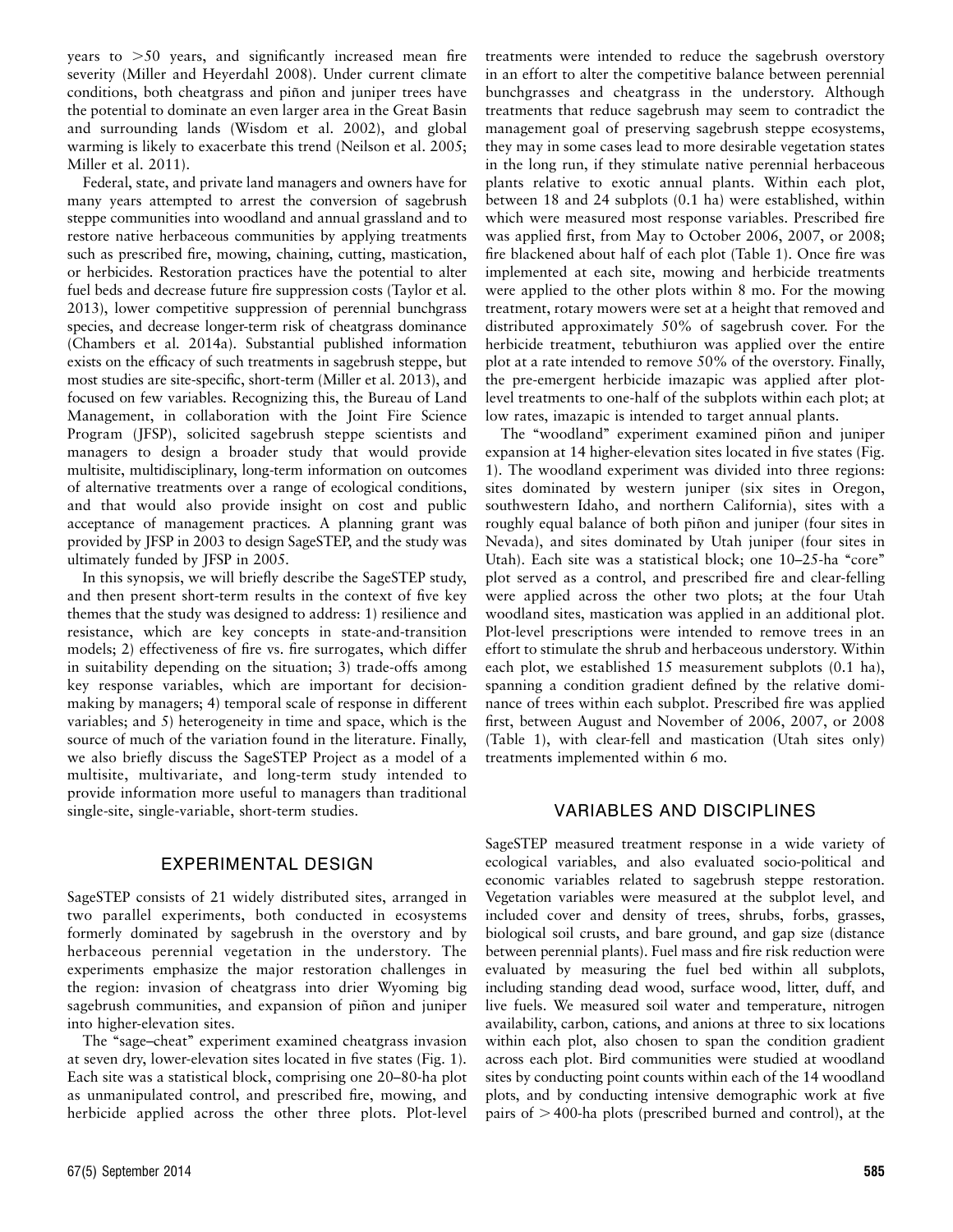

Figure 1. Location of SageSTEP study sites in Great Basin and surrounding sagebrush steppe lands, within major land resource areas (Natural Resources Conservation Service).

Castlehead, Five Creeks, Onaqui, Seven Mile, and South Ruby sites. Butterfly abundance and richness were estimated at the plot level, by cruising 1 000-m belt transects between one and three times per year prior to treatment (2006), and up to 6 yr after treatment (2012); butterfly host plants and nectar sources were noted if observed within or near a plot, or along a transect. Concerns about runoff and erosion were addressed by studying hydrological response within adjacent plots at three woodland sites: the western juniper site at Castlehead, the piñon-juniper site at Marking Corral, and the juniper-piñon site at Onaqui (Fig. 1). SageSTEP hydrological research used artificial rainfall experiments to evaluate how tree removal treatments influenced runoff and erosion, and to identify which conditions might exacerbate those effects. The socio-political component addressed perceptions and values associated with feasibility of and acceptance of treatments that might constrain implementation of practices. The goal of the economics research was to provide a comprehensive understanding of the trade-offs and incentives that face decision-makers as they consider whether and how to treat sagebrush steppe lands.

#### Fuel Treatment Effectiveness

All treatments had effects on the fuel bed by removing, reducing, or redistributing woody vegetation. In several cases,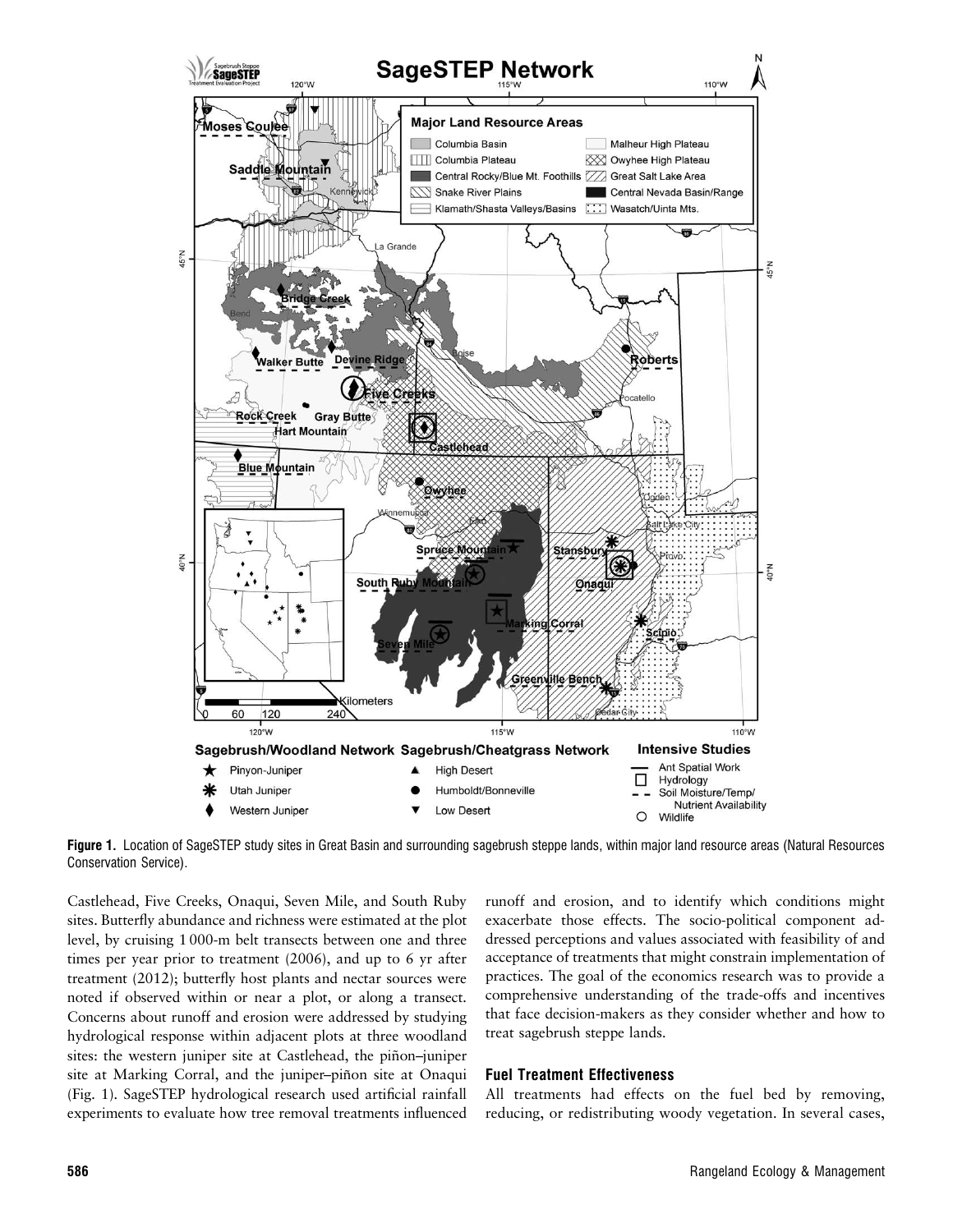| loamy-skeletal, carbonatic<br>fine-silty to fine-loamy<br>loamy-skeletal, mixed<br>loamy-skeletal, mixed<br>loamy-skeletal, mixed<br>loamy-skeletal, mixed<br>loamy-skeletal, mixed<br>fine to coarse-loamy<br>loamy over sandy<br>gravelly to cobbly<br>sandy loam<br>loamy, mixed<br>loamy, mixed<br>ashy, glassy<br>sandy loam<br>coarse-silty<br>fine-loamy<br>Mountain Big Sage, Squirreltail, Sandberg Bluegrass, Thurber<br>$(8 - 1011)$<br>Basin Big Sage, Bluebunch wheatgrass, Sandberg bluegrass,<br>Wyoming Big Sage, Bluebunch wheatgrass, Indian ricegrass,<br>Wyoming Big Sage, Squirreltail, Thurber needlegrass (10-<br>Wyoming Big Sage, Squirreltail, Thurber needlegrass (10-<br>Mt Mahogany/Mountain Big Sage, Bluebunch wheatgrass,<br>Wyoming Big Sage, Bluebunch wheatgrass, Squirreltail,<br>Wyoming Big Sage/Bitterbrush, Bluebunch wheatgrass,<br>wheatgrass, Squirreltail, Sandberg bluegrass, Wildrye<br>Sandberg bluegrass, Thurber needlegrass (12-16")<br>Current native vegetation (precipitation zone)<br>Wyoming Big Sage, Bluebunch Wheatgrass (10-12")<br>Wyoming Big Sage, Bluebunch wheatgrass (10-12")<br>Mountain Big Sage, Antelope Bitterbrush, Bluebunch<br>Mountain Big Sage, ID Fescue, Sandberg bluegrass,<br>Wyoming Big Sage, Bluebunch wheatgrass (8-10")<br>Wyoming Big Sage/Antelope bitterbrush, Bluebunch<br>Wyoming Big Sage, Needle and Thread, Bluebunch<br>Wyoming Big Sage, Thurber needlegrass, Bluebunch<br>Mountain Big Sage, Squirreltail, ID fescue, Thurber<br>Wyoming Big Sage, Thurber needlegrass (12-16")<br>wheatgrass, Slender wheatgrass (8-10")<br>needlegrass, Idaho Fescue (12-16")<br>Bluebunch wheatgrass (12-16")<br>Sandberg bluegrass (10-12")<br>muttongrass (12-16"<br>Wheatgrass (12-14")<br>wheatgrass $(10-12")$<br>needlegrass (9-12")<br>$D$ fescue $(9-12)$<br>12"<br>$\widetilde{\mathsf{P}}$<br>Treeless: Wyoming<br>Treeless: Wyoming<br>Treeless: Wyoming<br>Treeless: Wyoming<br>Treeless: Wyoming<br>Treeless: Wyoming<br>Treeless: Wyoming<br>piñon-Utah Juniper<br>piñon-Utah Juniper<br>piñon-Utah Juniper<br>Colorado piñon<br>Colorado piñon<br>Colorado piñon<br>Colorado piñon<br>shrub species<br>Western Juniper<br>Western Juniper<br>Western Juniper<br>Western Juniper<br>Utah Juniper-<br>Utah Juniper-<br><b>Utah Juniper-</b><br>Utah Juniper-<br>Big Sage<br>Big Sage<br>Big Sage<br>Big Sage<br><b>Big Sage</b><br>Big Sage<br>:over)<br>55<br>Woodland experiment (sites at which treatments targeted reduction in tree cover)<br>All aspects<br>All aspects<br>All aspects<br>All aspects<br>All aspects<br>NW, E, SE<br>Sage-Cheat experiment (sites at which treatments targeted reduction in shrub c<br>Aspect<br>NW, NE,<br>$\geq$<br>≥<br>≥<br>≥<br>$\geq$<br>z<br>ш<br>ш<br>ပ<br>S<br>Slope<br>$0 - 10$<br>$0-10$<br>$0 - 10$<br>$6-15$<br>$8 - 30$<br>$0 - 10$<br>$6-20$<br>$0 - 10$<br><b>9-30</b><br>$2 - 28$<br>$2-30$<br>$2 - 28$<br>ں<br>ح<br>$^{1-5}$<br>$\frac{3}{4}$<br>횭<br>25<br>5<br>1450-1600<br>Elevation (m)<br>1500-1700<br>1400-1500<br>2300-2400<br>2300-2500<br>$1700 - 2100$<br>1700-1800<br>1700-1850<br>1700-1750<br>1550-1600<br>1450-1600<br>1600-1700<br>2100-2200<br>1750-1850<br>1750-1850<br>800-900<br>515-530<br>262-286<br>Burn<br>75<br>54<br>45<br>$\infty$<br>$\overline{4}$<br>56<br>8<br>8<br>$\overline{a}$<br>$\overline{a}$<br>38<br>85<br>38<br>95<br>50<br>55<br>65<br>77<br>2009<br>treated<br>2008,<br>2008<br>2006<br>2006<br>2006<br>2006<br>2006<br>2008<br>2008<br>2008<br>2007<br>2007<br>2007<br>2007<br>2007<br>2007<br>2007<br>2007<br>GR: Greenville Bench, UT<br>MO: Moses Coulee, WA <sup>3</sup><br>MC: Marking Corral, NV<br>WB: Walker Butte, OR<br>DR: Devine Ridge, OR<br>BC: Bridge Creek, OR<br>SR: South Ruby, NV<br>RC: Rock Creek, OR<br>SM: Saddle Mt, WA<br>OC: Onaqui Flat, UT<br>SV: Seven Mile, NV<br>GB: Gray Butte, OR<br>ST: Stansbury, UT <sup>2</sup><br>OJ: Onaqui Mt, UT<br>OW: Owyhee, NV<br>State<br>BM: Blue Mt, CA<br>RO: Roberts, ID <sup>2</sup><br>SC: Scipio, UT<br>Site <sup>1</sup> | moisture regime<br>Surface soil structure |
|--------------------------------------------------------------------------------------------------------------------------------------------------------------------------------------------------------------------------------------------------------------------------------------------------------------------------------------------------------------------------------------------------------------------------------------------------------------------------------------------------------------------------------------------------------------------------------------------------------------------------------------------------------------------------------------------------------------------------------------------------------------------------------------------------------------------------------------------------------------------------------------------------------------------------------------------------------------------------------------------------------------------------------------------------------------------------------------------------------------------------------------------------------------------------------------------------------------------------------------------------------------------------------------------------------------------------------------------------------------------------------------------------------------------------------------------------------------------------------------------------------------------------------------------------------------------------------------------------------------------------------------------------------------------------------------------------------------------------------------------------------------------------------------------------------------------------------------------------------------------------------------------------------------------------------------------------------------------------------------------------------------------------------------------------------------------------------------------------------------------------------------------------------------------------------------------------------------------------------------------------------------------------------------------------------------------------------------------------------------------------------------------------------------------------------------------------------------------------------------------------------------------------------------------------------------------------------------------------------------------------------------------------------------------------------------------------------------------------------------------------------------------------------------------------------------------------------------------------------------------------------------------------------------------------------------------------------------------------------------------------------------------------------------------------------------------------------------------------------------------------------------------------------------------------------------------------------------------------------------------------------------------------------------------------------------------------------------------------------------------------------------------------------------------------------------------------------------------------------------------------------------------------------------------------------------------------------------------------------------------------------------------------------------------------------------------------------------------------------------------------------------------------------------------------------------------------------------------------------------------------------------------------------------------------------------------------------------------------------------------------------------------------------------------------------------------------------------------------|-------------------------------------------|
|                                                                                                                                                                                                                                                                                                                                                                                                                                                                                                                                                                                                                                                                                                                                                                                                                                                                                                                                                                                                                                                                                                                                                                                                                                                                                                                                                                                                                                                                                                                                                                                                                                                                                                                                                                                                                                                                                                                                                                                                                                                                                                                                                                                                                                                                                                                                                                                                                                                                                                                                                                                                                                                                                                                                                                                                                                                                                                                                                                                                                                                                                                                                                                                                                                                                                                                                                                                                                                                                                                                                                                                                                                                                                                                                                                                                                                                                                                                                                                                                                                                                                                  |                                           |
|                                                                                                                                                                                                                                                                                                                                                                                                                                                                                                                                                                                                                                                                                                                                                                                                                                                                                                                                                                                                                                                                                                                                                                                                                                                                                                                                                                                                                                                                                                                                                                                                                                                                                                                                                                                                                                                                                                                                                                                                                                                                                                                                                                                                                                                                                                                                                                                                                                                                                                                                                                                                                                                                                                                                                                                                                                                                                                                                                                                                                                                                                                                                                                                                                                                                                                                                                                                                                                                                                                                                                                                                                                                                                                                                                                                                                                                                                                                                                                                                                                                                                                  |                                           |
|                                                                                                                                                                                                                                                                                                                                                                                                                                                                                                                                                                                                                                                                                                                                                                                                                                                                                                                                                                                                                                                                                                                                                                                                                                                                                                                                                                                                                                                                                                                                                                                                                                                                                                                                                                                                                                                                                                                                                                                                                                                                                                                                                                                                                                                                                                                                                                                                                                                                                                                                                                                                                                                                                                                                                                                                                                                                                                                                                                                                                                                                                                                                                                                                                                                                                                                                                                                                                                                                                                                                                                                                                                                                                                                                                                                                                                                                                                                                                                                                                                                                                                  | frigid/xeric                              |
|                                                                                                                                                                                                                                                                                                                                                                                                                                                                                                                                                                                                                                                                                                                                                                                                                                                                                                                                                                                                                                                                                                                                                                                                                                                                                                                                                                                                                                                                                                                                                                                                                                                                                                                                                                                                                                                                                                                                                                                                                                                                                                                                                                                                                                                                                                                                                                                                                                                                                                                                                                                                                                                                                                                                                                                                                                                                                                                                                                                                                                                                                                                                                                                                                                                                                                                                                                                                                                                                                                                                                                                                                                                                                                                                                                                                                                                                                                                                                                                                                                                                                                  |                                           |
|                                                                                                                                                                                                                                                                                                                                                                                                                                                                                                                                                                                                                                                                                                                                                                                                                                                                                                                                                                                                                                                                                                                                                                                                                                                                                                                                                                                                                                                                                                                                                                                                                                                                                                                                                                                                                                                                                                                                                                                                                                                                                                                                                                                                                                                                                                                                                                                                                                                                                                                                                                                                                                                                                                                                                                                                                                                                                                                                                                                                                                                                                                                                                                                                                                                                                                                                                                                                                                                                                                                                                                                                                                                                                                                                                                                                                                                                                                                                                                                                                                                                                                  | mesic/aridic-xeric                        |
|                                                                                                                                                                                                                                                                                                                                                                                                                                                                                                                                                                                                                                                                                                                                                                                                                                                                                                                                                                                                                                                                                                                                                                                                                                                                                                                                                                                                                                                                                                                                                                                                                                                                                                                                                                                                                                                                                                                                                                                                                                                                                                                                                                                                                                                                                                                                                                                                                                                                                                                                                                                                                                                                                                                                                                                                                                                                                                                                                                                                                                                                                                                                                                                                                                                                                                                                                                                                                                                                                                                                                                                                                                                                                                                                                                                                                                                                                                                                                                                                                                                                                                  | frigid/xeric                              |
|                                                                                                                                                                                                                                                                                                                                                                                                                                                                                                                                                                                                                                                                                                                                                                                                                                                                                                                                                                                                                                                                                                                                                                                                                                                                                                                                                                                                                                                                                                                                                                                                                                                                                                                                                                                                                                                                                                                                                                                                                                                                                                                                                                                                                                                                                                                                                                                                                                                                                                                                                                                                                                                                                                                                                                                                                                                                                                                                                                                                                                                                                                                                                                                                                                                                                                                                                                                                                                                                                                                                                                                                                                                                                                                                                                                                                                                                                                                                                                                                                                                                                                  |                                           |
|                                                                                                                                                                                                                                                                                                                                                                                                                                                                                                                                                                                                                                                                                                                                                                                                                                                                                                                                                                                                                                                                                                                                                                                                                                                                                                                                                                                                                                                                                                                                                                                                                                                                                                                                                                                                                                                                                                                                                                                                                                                                                                                                                                                                                                                                                                                                                                                                                                                                                                                                                                                                                                                                                                                                                                                                                                                                                                                                                                                                                                                                                                                                                                                                                                                                                                                                                                                                                                                                                                                                                                                                                                                                                                                                                                                                                                                                                                                                                                                                                                                                                                  | frigid/xeric                              |
|                                                                                                                                                                                                                                                                                                                                                                                                                                                                                                                                                                                                                                                                                                                                                                                                                                                                                                                                                                                                                                                                                                                                                                                                                                                                                                                                                                                                                                                                                                                                                                                                                                                                                                                                                                                                                                                                                                                                                                                                                                                                                                                                                                                                                                                                                                                                                                                                                                                                                                                                                                                                                                                                                                                                                                                                                                                                                                                                                                                                                                                                                                                                                                                                                                                                                                                                                                                                                                                                                                                                                                                                                                                                                                                                                                                                                                                                                                                                                                                                                                                                                                  |                                           |
|                                                                                                                                                                                                                                                                                                                                                                                                                                                                                                                                                                                                                                                                                                                                                                                                                                                                                                                                                                                                                                                                                                                                                                                                                                                                                                                                                                                                                                                                                                                                                                                                                                                                                                                                                                                                                                                                                                                                                                                                                                                                                                                                                                                                                                                                                                                                                                                                                                                                                                                                                                                                                                                                                                                                                                                                                                                                                                                                                                                                                                                                                                                                                                                                                                                                                                                                                                                                                                                                                                                                                                                                                                                                                                                                                                                                                                                                                                                                                                                                                                                                                                  | cool mesic/aridic-xeric                   |
|                                                                                                                                                                                                                                                                                                                                                                                                                                                                                                                                                                                                                                                                                                                                                                                                                                                                                                                                                                                                                                                                                                                                                                                                                                                                                                                                                                                                                                                                                                                                                                                                                                                                                                                                                                                                                                                                                                                                                                                                                                                                                                                                                                                                                                                                                                                                                                                                                                                                                                                                                                                                                                                                                                                                                                                                                                                                                                                                                                                                                                                                                                                                                                                                                                                                                                                                                                                                                                                                                                                                                                                                                                                                                                                                                                                                                                                                                                                                                                                                                                                                                                  | cool frigid/xeric                         |
|                                                                                                                                                                                                                                                                                                                                                                                                                                                                                                                                                                                                                                                                                                                                                                                                                                                                                                                                                                                                                                                                                                                                                                                                                                                                                                                                                                                                                                                                                                                                                                                                                                                                                                                                                                                                                                                                                                                                                                                                                                                                                                                                                                                                                                                                                                                                                                                                                                                                                                                                                                                                                                                                                                                                                                                                                                                                                                                                                                                                                                                                                                                                                                                                                                                                                                                                                                                                                                                                                                                                                                                                                                                                                                                                                                                                                                                                                                                                                                                                                                                                                                  |                                           |
|                                                                                                                                                                                                                                                                                                                                                                                                                                                                                                                                                                                                                                                                                                                                                                                                                                                                                                                                                                                                                                                                                                                                                                                                                                                                                                                                                                                                                                                                                                                                                                                                                                                                                                                                                                                                                                                                                                                                                                                                                                                                                                                                                                                                                                                                                                                                                                                                                                                                                                                                                                                                                                                                                                                                                                                                                                                                                                                                                                                                                                                                                                                                                                                                                                                                                                                                                                                                                                                                                                                                                                                                                                                                                                                                                                                                                                                                                                                                                                                                                                                                                                  | cool mesic/xeric                          |
|                                                                                                                                                                                                                                                                                                                                                                                                                                                                                                                                                                                                                                                                                                                                                                                                                                                                                                                                                                                                                                                                                                                                                                                                                                                                                                                                                                                                                                                                                                                                                                                                                                                                                                                                                                                                                                                                                                                                                                                                                                                                                                                                                                                                                                                                                                                                                                                                                                                                                                                                                                                                                                                                                                                                                                                                                                                                                                                                                                                                                                                                                                                                                                                                                                                                                                                                                                                                                                                                                                                                                                                                                                                                                                                                                                                                                                                                                                                                                                                                                                                                                                  |                                           |
|                                                                                                                                                                                                                                                                                                                                                                                                                                                                                                                                                                                                                                                                                                                                                                                                                                                                                                                                                                                                                                                                                                                                                                                                                                                                                                                                                                                                                                                                                                                                                                                                                                                                                                                                                                                                                                                                                                                                                                                                                                                                                                                                                                                                                                                                                                                                                                                                                                                                                                                                                                                                                                                                                                                                                                                                                                                                                                                                                                                                                                                                                                                                                                                                                                                                                                                                                                                                                                                                                                                                                                                                                                                                                                                                                                                                                                                                                                                                                                                                                                                                                                  | warm frigid/xeric                         |
|                                                                                                                                                                                                                                                                                                                                                                                                                                                                                                                                                                                                                                                                                                                                                                                                                                                                                                                                                                                                                                                                                                                                                                                                                                                                                                                                                                                                                                                                                                                                                                                                                                                                                                                                                                                                                                                                                                                                                                                                                                                                                                                                                                                                                                                                                                                                                                                                                                                                                                                                                                                                                                                                                                                                                                                                                                                                                                                                                                                                                                                                                                                                                                                                                                                                                                                                                                                                                                                                                                                                                                                                                                                                                                                                                                                                                                                                                                                                                                                                                                                                                                  | warm mesic aridic-xeric                   |
|                                                                                                                                                                                                                                                                                                                                                                                                                                                                                                                                                                                                                                                                                                                                                                                                                                                                                                                                                                                                                                                                                                                                                                                                                                                                                                                                                                                                                                                                                                                                                                                                                                                                                                                                                                                                                                                                                                                                                                                                                                                                                                                                                                                                                                                                                                                                                                                                                                                                                                                                                                                                                                                                                                                                                                                                                                                                                                                                                                                                                                                                                                                                                                                                                                                                                                                                                                                                                                                                                                                                                                                                                                                                                                                                                                                                                                                                                                                                                                                                                                                                                                  |                                           |
|                                                                                                                                                                                                                                                                                                                                                                                                                                                                                                                                                                                                                                                                                                                                                                                                                                                                                                                                                                                                                                                                                                                                                                                                                                                                                                                                                                                                                                                                                                                                                                                                                                                                                                                                                                                                                                                                                                                                                                                                                                                                                                                                                                                                                                                                                                                                                                                                                                                                                                                                                                                                                                                                                                                                                                                                                                                                                                                                                                                                                                                                                                                                                                                                                                                                                                                                                                                                                                                                                                                                                                                                                                                                                                                                                                                                                                                                                                                                                                                                                                                                                                  | warm mesic/aridic                         |
|                                                                                                                                                                                                                                                                                                                                                                                                                                                                                                                                                                                                                                                                                                                                                                                                                                                                                                                                                                                                                                                                                                                                                                                                                                                                                                                                                                                                                                                                                                                                                                                                                                                                                                                                                                                                                                                                                                                                                                                                                                                                                                                                                                                                                                                                                                                                                                                                                                                                                                                                                                                                                                                                                                                                                                                                                                                                                                                                                                                                                                                                                                                                                                                                                                                                                                                                                                                                                                                                                                                                                                                                                                                                                                                                                                                                                                                                                                                                                                                                                                                                                                  | cool mesic/aridic-xeric                   |
|                                                                                                                                                                                                                                                                                                                                                                                                                                                                                                                                                                                                                                                                                                                                                                                                                                                                                                                                                                                                                                                                                                                                                                                                                                                                                                                                                                                                                                                                                                                                                                                                                                                                                                                                                                                                                                                                                                                                                                                                                                                                                                                                                                                                                                                                                                                                                                                                                                                                                                                                                                                                                                                                                                                                                                                                                                                                                                                                                                                                                                                                                                                                                                                                                                                                                                                                                                                                                                                                                                                                                                                                                                                                                                                                                                                                                                                                                                                                                                                                                                                                                                  |                                           |
|                                                                                                                                                                                                                                                                                                                                                                                                                                                                                                                                                                                                                                                                                                                                                                                                                                                                                                                                                                                                                                                                                                                                                                                                                                                                                                                                                                                                                                                                                                                                                                                                                                                                                                                                                                                                                                                                                                                                                                                                                                                                                                                                                                                                                                                                                                                                                                                                                                                                                                                                                                                                                                                                                                                                                                                                                                                                                                                                                                                                                                                                                                                                                                                                                                                                                                                                                                                                                                                                                                                                                                                                                                                                                                                                                                                                                                                                                                                                                                                                                                                                                                  |                                           |
|                                                                                                                                                                                                                                                                                                                                                                                                                                                                                                                                                                                                                                                                                                                                                                                                                                                                                                                                                                                                                                                                                                                                                                                                                                                                                                                                                                                                                                                                                                                                                                                                                                                                                                                                                                                                                                                                                                                                                                                                                                                                                                                                                                                                                                                                                                                                                                                                                                                                                                                                                                                                                                                                                                                                                                                                                                                                                                                                                                                                                                                                                                                                                                                                                                                                                                                                                                                                                                                                                                                                                                                                                                                                                                                                                                                                                                                                                                                                                                                                                                                                                                  | mesic/xeric                               |
|                                                                                                                                                                                                                                                                                                                                                                                                                                                                                                                                                                                                                                                                                                                                                                                                                                                                                                                                                                                                                                                                                                                                                                                                                                                                                                                                                                                                                                                                                                                                                                                                                                                                                                                                                                                                                                                                                                                                                                                                                                                                                                                                                                                                                                                                                                                                                                                                                                                                                                                                                                                                                                                                                                                                                                                                                                                                                                                                                                                                                                                                                                                                                                                                                                                                                                                                                                                                                                                                                                                                                                                                                                                                                                                                                                                                                                                                                                                                                                                                                                                                                                  |                                           |
|                                                                                                                                                                                                                                                                                                                                                                                                                                                                                                                                                                                                                                                                                                                                                                                                                                                                                                                                                                                                                                                                                                                                                                                                                                                                                                                                                                                                                                                                                                                                                                                                                                                                                                                                                                                                                                                                                                                                                                                                                                                                                                                                                                                                                                                                                                                                                                                                                                                                                                                                                                                                                                                                                                                                                                                                                                                                                                                                                                                                                                                                                                                                                                                                                                                                                                                                                                                                                                                                                                                                                                                                                                                                                                                                                                                                                                                                                                                                                                                                                                                                                                  | mesic/xeric                               |
|                                                                                                                                                                                                                                                                                                                                                                                                                                                                                                                                                                                                                                                                                                                                                                                                                                                                                                                                                                                                                                                                                                                                                                                                                                                                                                                                                                                                                                                                                                                                                                                                                                                                                                                                                                                                                                                                                                                                                                                                                                                                                                                                                                                                                                                                                                                                                                                                                                                                                                                                                                                                                                                                                                                                                                                                                                                                                                                                                                                                                                                                                                                                                                                                                                                                                                                                                                                                                                                                                                                                                                                                                                                                                                                                                                                                                                                                                                                                                                                                                                                                                                  |                                           |
|                                                                                                                                                                                                                                                                                                                                                                                                                                                                                                                                                                                                                                                                                                                                                                                                                                                                                                                                                                                                                                                                                                                                                                                                                                                                                                                                                                                                                                                                                                                                                                                                                                                                                                                                                                                                                                                                                                                                                                                                                                                                                                                                                                                                                                                                                                                                                                                                                                                                                                                                                                                                                                                                                                                                                                                                                                                                                                                                                                                                                                                                                                                                                                                                                                                                                                                                                                                                                                                                                                                                                                                                                                                                                                                                                                                                                                                                                                                                                                                                                                                                                                  | frigid/xeric                              |
|                                                                                                                                                                                                                                                                                                                                                                                                                                                                                                                                                                                                                                                                                                                                                                                                                                                                                                                                                                                                                                                                                                                                                                                                                                                                                                                                                                                                                                                                                                                                                                                                                                                                                                                                                                                                                                                                                                                                                                                                                                                                                                                                                                                                                                                                                                                                                                                                                                                                                                                                                                                                                                                                                                                                                                                                                                                                                                                                                                                                                                                                                                                                                                                                                                                                                                                                                                                                                                                                                                                                                                                                                                                                                                                                                                                                                                                                                                                                                                                                                                                                                                  | frigid/xeric<br>fine-loamy to loamy mixed |
|                                                                                                                                                                                                                                                                                                                                                                                                                                                                                                                                                                                                                                                                                                                                                                                                                                                                                                                                                                                                                                                                                                                                                                                                                                                                                                                                                                                                                                                                                                                                                                                                                                                                                                                                                                                                                                                                                                                                                                                                                                                                                                                                                                                                                                                                                                                                                                                                                                                                                                                                                                                                                                                                                                                                                                                                                                                                                                                                                                                                                                                                                                                                                                                                                                                                                                                                                                                                                                                                                                                                                                                                                                                                                                                                                                                                                                                                                                                                                                                                                                                                                                  |                                           |
|                                                                                                                                                                                                                                                                                                                                                                                                                                                                                                                                                                                                                                                                                                                                                                                                                                                                                                                                                                                                                                                                                                                                                                                                                                                                                                                                                                                                                                                                                                                                                                                                                                                                                                                                                                                                                                                                                                                                                                                                                                                                                                                                                                                                                                                                                                                                                                                                                                                                                                                                                                                                                                                                                                                                                                                                                                                                                                                                                                                                                                                                                                                                                                                                                                                                                                                                                                                                                                                                                                                                                                                                                                                                                                                                                                                                                                                                                                                                                                                                                                                                                                  | frigid/xeric<br>fine-loamy to loamy mixed |
|                                                                                                                                                                                                                                                                                                                                                                                                                                                                                                                                                                                                                                                                                                                                                                                                                                                                                                                                                                                                                                                                                                                                                                                                                                                                                                                                                                                                                                                                                                                                                                                                                                                                                                                                                                                                                                                                                                                                                                                                                                                                                                                                                                                                                                                                                                                                                                                                                                                                                                                                                                                                                                                                                                                                                                                                                                                                                                                                                                                                                                                                                                                                                                                                                                                                                                                                                                                                                                                                                                                                                                                                                                                                                                                                                                                                                                                                                                                                                                                                                                                                                                  |                                           |
|                                                                                                                                                                                                                                                                                                                                                                                                                                                                                                                                                                                                                                                                                                                                                                                                                                                                                                                                                                                                                                                                                                                                                                                                                                                                                                                                                                                                                                                                                                                                                                                                                                                                                                                                                                                                                                                                                                                                                                                                                                                                                                                                                                                                                                                                                                                                                                                                                                                                                                                                                                                                                                                                                                                                                                                                                                                                                                                                                                                                                                                                                                                                                                                                                                                                                                                                                                                                                                                                                                                                                                                                                                                                                                                                                                                                                                                                                                                                                                                                                                                                                                  | mesic/xeric<br>loamy-skeletal to coarse-  |
|                                                                                                                                                                                                                                                                                                                                                                                                                                                                                                                                                                                                                                                                                                                                                                                                                                                                                                                                                                                                                                                                                                                                                                                                                                                                                                                                                                                                                                                                                                                                                                                                                                                                                                                                                                                                                                                                                                                                                                                                                                                                                                                                                                                                                                                                                                                                                                                                                                                                                                                                                                                                                                                                                                                                                                                                                                                                                                                                                                                                                                                                                                                                                                                                                                                                                                                                                                                                                                                                                                                                                                                                                                                                                                                                                                                                                                                                                                                                                                                                                                                                                                  |                                           |
|                                                                                                                                                                                                                                                                                                                                                                                                                                                                                                                                                                                                                                                                                                                                                                                                                                                                                                                                                                                                                                                                                                                                                                                                                                                                                                                                                                                                                                                                                                                                                                                                                                                                                                                                                                                                                                                                                                                                                                                                                                                                                                                                                                                                                                                                                                                                                                                                                                                                                                                                                                                                                                                                                                                                                                                                                                                                                                                                                                                                                                                                                                                                                                                                                                                                                                                                                                                                                                                                                                                                                                                                                                                                                                                                                                                                                                                                                                                                                                                                                                                                                                  | mesic/xeric                               |
| Bottlebrush squirreltail (8-10")<br><b>Big Sage</b>                                                                                                                                                                                                                                                                                                                                                                                                                                                                                                                                                                                                                                                                                                                                                                                                                                                                                                                                                                                                                                                                                                                                                                                                                                                                                                                                                                                                                                                                                                                                                                                                                                                                                                                                                                                                                                                                                                                                                                                                                                                                                                                                                                                                                                                                                                                                                                                                                                                                                                                                                                                                                                                                                                                                                                                                                                                                                                                                                                                                                                                                                                                                                                                                                                                                                                                                                                                                                                                                                                                                                                                                                                                                                                                                                                                                                                                                                                                                                                                                                                              |                                           |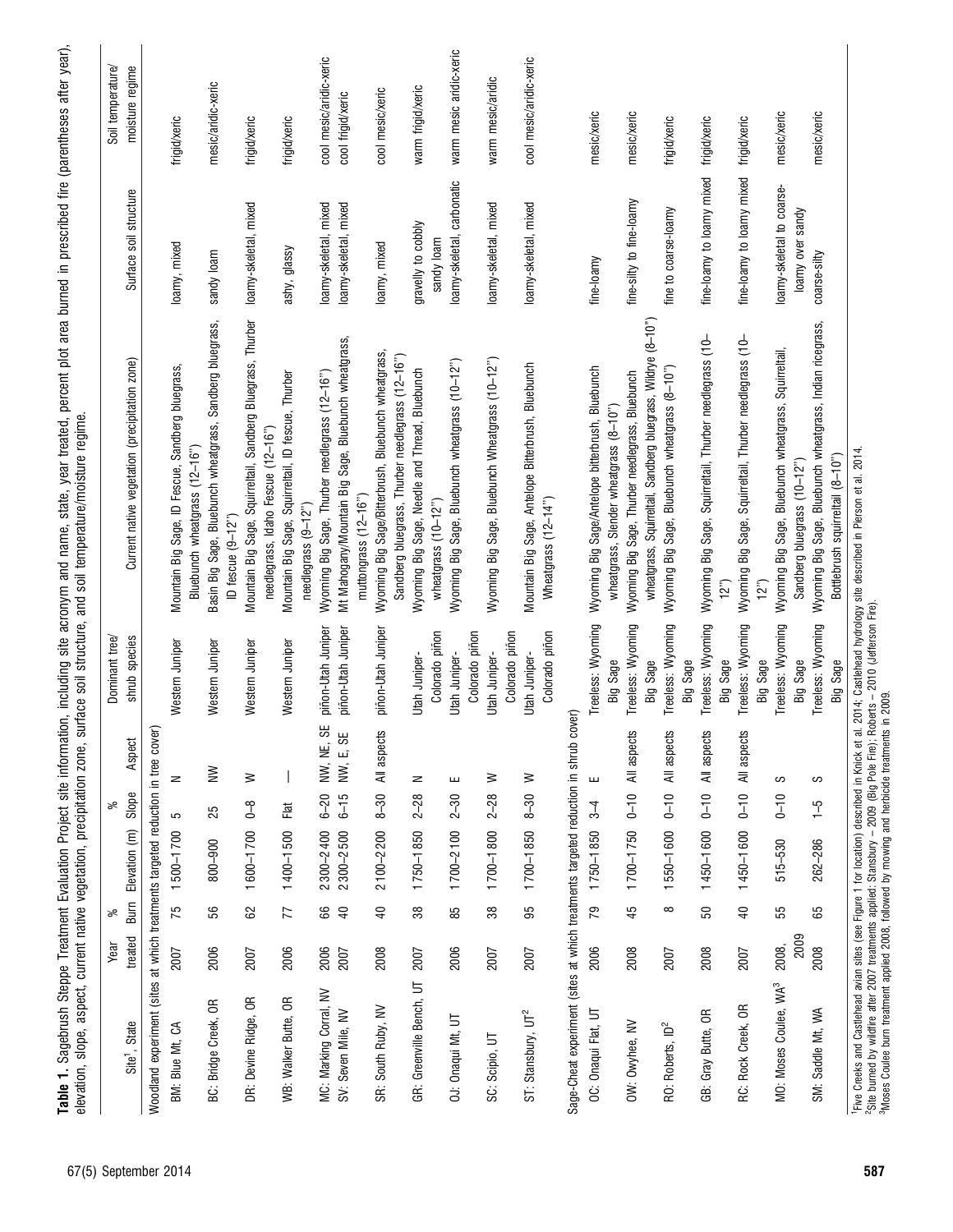treatments stimulated herbaceous understory growth. At sage– cheat sites, live shrub biomass (fuel) was reduced by prescribed fire and mowing to averages of 43.6% and 31.2% of pretreatment biomass, respectively (Table 2). Although shrub reduction was similar for fire and mowing, slash fuel mass  $(10+100-h$  fuel) was reduced by fire to 39% of pretreatment levels, but increased by mowing to 162% (Fig. 2). Shrub reduction released the herbaceous understory (both invasive annuals and native perennials), with herbaceous biomass increasing in fire and mow plots to 435% and 294% of pretreatment mass, respectively. The herbicide imazapic suppressed response of herbaceous fuel to shrub reduction, with fire plots showing no change and mow plots increasing slightly to 159% of pretreatment levels. Tebuthiuron had no measurable effects on shrub fuel by 2 yr posttreatment, and thus any herbicide treatment effect cannot be attributed to shrub reduction. Overall, with the exception of tebuthiuron, treatments were effectively applied, and thus measured responses can be confidently attributed to experimental efforts to remove, reduce, or redistribute woody vegetation (Table 2).

At woodland sites, all trees within measurement subplots were killed by fire, cutting, or mastication (although some tree sprouting has now occurred). Mechanical treatments had little effect on shrubs, whereas prescribed fire reduced shrub biomass to 5.9% (Phase 1), 9.6% (Phase 2), and 25.1% (Phase 3) of pretreatment levels. Although fire had little effect on slash fuels measured 2 yr posttreatment, mechanical treatments increased slash fuels by more than two-fold overall, with increasingly greater effects at higher levels of initial tree expansion. Tree and shrub removal in fire plots stimulated total herbaceous vegetation, which tripled in Phase 1 and 2 plots, and quadrupled in Phase 3 plots. Tree removal in mechanical plots also caused an increase in total herbaceous fuel to 188%, 261%, and 467% of pretreatment levels in Phase 1, 2, and 3 plots, respectively. In summary, all treatments were successfully implemented at the subplot level in the woodland experiment, which allowed attribution of ecological response to treatment in the vegetation, in soils (chemistry, water, temperature), and for hydrological variables. For butterflies, which were measured only at the plot level, mechanical treatments were effectively applied, but the magnitude of disturbance caused by prescribed fire varied among sites, with plot-level percentage of area burned ranging from 38% to 95% (Table 1). Thus, compared to mechanical treatments, the magnitude of butterfly response to prescribed fire should be judged as conservative (McIver and Macke 2014). For birds, which were also measured at the larger plot scale, prescribed fire was not effective, because between 6% and 24% tree cover remained after treatment, too much for sagebrush-obligate species. Only mastication caused an effective change in habitat as perceived by sagebrush-obligate species, due to the more complete structural conversion of woodland to sagebrush steppe sites (Knick et al. 2014).

### Resilience and Resistance

In this study, resilience is defined as the capacity of an ecosystem to regain its fundamental structure, processes, and functions when altered by stressors (like drought), disturbances, or altered fire regimes (Holling 1973; Allen et al. 2005). For sagebrush steppe systems, a key to resilience is the capacity to regain adequate native perennial herbaceous cover given disturbances like fire and mechanical treatments. Resistance is defined as the capacity of an ecosystem to retain its fundamental structure, processes, and functions despite stresses, disturbances, or invasive species (Folke et al. 2004). Retaining adequate perennial herbaceous cover in the face of potential invaders is an important part of resistance in the sagebrush steppe system.

SageSTEP treatments allowed us to assess resilience and resistance for various disturbances and across gradients of tree encroachment or cheatgrass invasion (McIver et al. 2010), and across soil moisture and temperature regimes (Chambers et al. 2014a). Resilience generally increased from warm/dry (mesic/ aridic) Wyoming big sagebrush (Artemisia tridentata subsp. wyomingensis) to cool/moist (frigid/xeric) mountain big sagebrush (A. t. subsp. vaseyana). In particular, 3 to 4 yr after treatment, neither native perennial grasses nor forbs differed from controls in treeless Wyoming sagebrush, but both increased significantly in Wyoming sagebrush/woodland and mountain sagebrush/woodland (Table 2). Resilience after fire was generally lower because of the removal of both shrubs and trees, and resilience was lower on plots that initially had higher cover of trees, due to lower perennial bunchgrass cover before treatment (Chambers et al. 2014a). However, even in plots with high tree cover, bunchgrass cover increased by 3 yr both after fire and after mechanical treatment, and was trending higher with time (Roundy et al. 2014a; Fig.2).

Resistance followed a similar pattern across sites as did resilience, with some exceptions. Wyoming big sagebrush communities had greater climate suitability and higher pretreatment levels of cheatgrass, and were therefore less resistant to invasion after treatment, particularly on soils with low water-holding capacity (Chambers et. al 2014a; Pyke et al. 2014; Rau et al. 2014; Fig. 2). Neither native perennial grass species composition nor big sagebrush subspecies had as much influence on resistance as did soil temperature and moisture regimes. For example, the Stansbury site had relatively low resistance to cheatgrass, despite having mountain big sagebrush as the dominant shrub, because this site is relatively warm and thus susceptible to cheatgrass invasion (Roundy et al. 2014a). In contrast, the other woodland sites dominated by mountain big sagebrush were relatively cool and moist, and typically had high resistance to cheatgrass (Chambers et al. 2014a). Other disturbance factors, such as the application of imazapic and grazing pressure, may mitigate these results somewhat. Imazapic was very effective in controlling cheatgrass in the short term, but because it also impacted perennial bunchgrasses and some forbs, perennials were generally not able to capture available resources any better than without the use of imazapic (Pyke et al. 2014).

The effect of grazing as a disturbance factor presents a more complicated picture, due to the variation among sites in how it is managed. SageSTEP sites were not grazed during the experiment, and thus we cannot comment on how grazing might have influenced resilience and resistance. However, parallel research funded as part of SageSTEP near one of our sites (Hart Mountain), indicated that intensive grazing can decrease both resistance and resilience—even in sites with high native perennial bunchgrass populations—in two distinct ways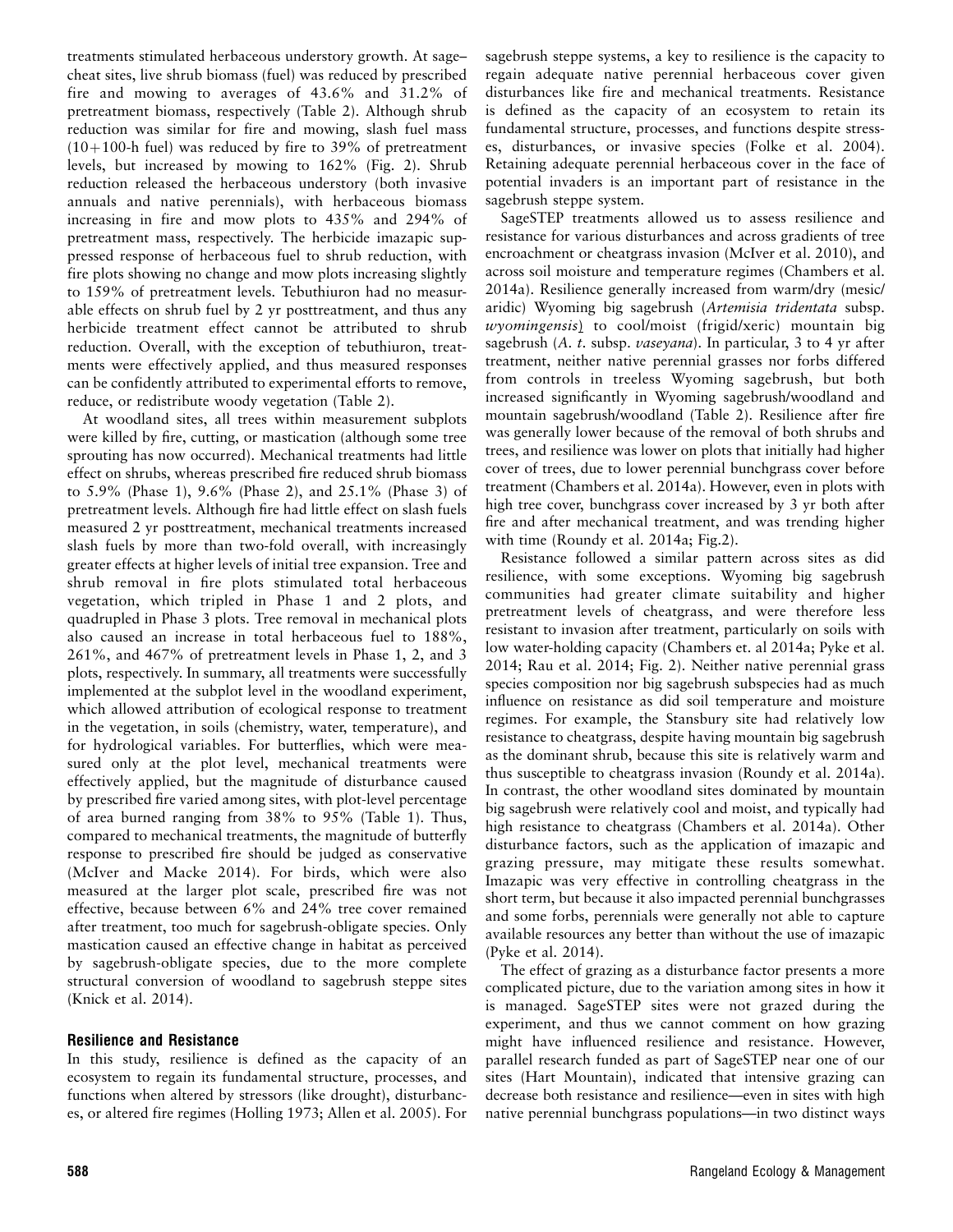| Senior author             | Ecological site <sup>1</sup> | Years after treat | Variables                             | Results                                                                                                                                                                         |
|---------------------------|------------------------------|-------------------|---------------------------------------|---------------------------------------------------------------------------------------------------------------------------------------------------------------------------------|
| Bourne and Bunting (2011) | WY-shrub                     | 2 yr              | Live herbaceous biomass—no plateau    | $\uparrow$ Fire and mechanical treatment                                                                                                                                        |
|                           |                              |                   | Shrub biomass                         | I Fire and mechanical treatment                                                                                                                                                 |
|                           |                              |                   | Slash fuel $(1 + 10 + 100 - h$ woody) | $\downarrow$ Fire, $\uparrow$ mechanical treatment                                                                                                                              |
|                           |                              |                   | 1 000-h fuel                          | Response to fire and mechanical treatment variable<br>among sites                                                                                                               |
|                           | $WY - PJ + MT - PJ$          | 2 yr              | Live herbaceous biomass               | ↑ Fire, most in Phase 3 and ↑ mechanical treatment<br>only Phase 3                                                                                                              |
|                           |                              |                   | Shrub biomass                         | $\downarrow$ Fire all phases, $\uparrow$ mechanical treatment Phases 1<br>and 2                                                                                                 |
|                           |                              |                   | Slash fuel $(1 + 10 + 100 - h)$       | $\downarrow$ Fire Phases 1 and 2 only, $\uparrow$ mechanical treatment<br>all phases                                                                                            |
|                           |                              |                   | 1 000-h fuel                          | Fire generally $\downarrow$ but variable among phases,<br>mechanical treatment $\uparrow$ all phases                                                                            |
| Roundy et al. 2014a       | WY-PJ, MT-PJ                 | 2, 4 yr           | October-June precipitation            | 100-600 mm over 4 yr across woodland sites;<br>varied $2\times$ over years at most sites                                                                                        |
|                           |                              |                   | Soil moisture: temperature regime     | Warm/wet: BC, ST, SC; cool/wet: DR, WB, BM;<br>warm/dry: OJ, GB; cool/dry: SR, MC, SV                                                                                           |
|                           |                              |                   | Soil wet days                         | Cut plots $\uparrow$ fall-spring, burn plots $\uparrow$ winter and<br>spring; $\downarrow$ with depth in fall, $\uparrow$ with depth in spring                                  |
|                           |                              |                   | Soil degree days—treatment, season    | Burn plots $\uparrow$ fall and spring; $\uparrow$ with depth fall and<br>winter, $\downarrow$ with depth spring and summer                                                      |
|                           |                              |                   | Soil degree days—microsite effects    | Interaction of phase and microsite significant for soil                                                                                                                         |
|                           |                              |                   | Spring soil wet-degree days           | temperature most seasons and years<br>Phase 1 treated $\downarrow$ from 100 to 0 over years 1-4<br>posttreatment; Phase 2 $\downarrow$ 300-125; Phase 3 $\downarrow$<br>400-225 |
|                           |                              |                   | Spring soil wet days—phase effects    | Phase 1 treated $\downarrow$ from 6 to 0 over years 1-4; Phase<br>2 $\downarrow$ 20-8; Phase 3 $\downarrow$ 26-18                                                               |
|                           |                              |                   | Spring soil wet days-site variation   | Among-site variation $\uparrow$ at posttreatment year 2<br>compared to year 4                                                                                                   |
| Pierson et al. 2014       | WY-PJ, MT-PJ                 | 1 year            | Runoff/erosion-fire effects           | Two similarly degraded sites varied markedly in<br>response to high intensity rainfall                                                                                          |
|                           |                              |                   | Runoff/erosion-mastication effects    | L Runoff/erosion four- to five-fold within interspaces<br>at more erodible site                                                                                                 |
|                           |                              |                   | Soil water repellency                 | Effects on infiltration exacerbated by fire removal of<br>surface-protecting litter                                                                                             |
|                           |                              |                   | Soil aggregate stability              | Indices not well correlated with runoff and erosion<br>effects                                                                                                                  |
| Rau et al. 2014           | WY–Shrub                     | 2 yr              | Resistance and soil texture           | Sites with clay soils had $\uparrow$ resistance after treatment;<br>sites with sand soils had $\downarrow$ resistance                                                           |
|                           |                              |                   | Exchangeable anions/cations           | Increases greatest with fire and imazapic                                                                                                                                       |
|                           |                              |                   | Perennial vs. exotic annual grasses   | Perennials favored when precipitation and soil water<br>$\uparrow$ ; annuals favored with $\uparrow$ phosphorus & gaps                                                          |
| Pyke et al. 2014          | WY-shrub                     | $3-4$ yr          | Perennial tall grass cover            | U With fire year 1                                                                                                                                                              |
|                           |                              |                   | Cheatgrass cover                      | $\uparrow$ With all treatments year 3                                                                                                                                           |
|                           |                              |                   | Sandberg cover                        | U With fire through year 3                                                                                                                                                      |
|                           |                              |                   | Biological crust cover                | U With fire and mow through year 3                                                                                                                                              |
|                           |                              |                   | Bare soil cover                       | ↑ With fire through year 3                                                                                                                                                      |
|                           |                              |                   | Cheatgrass-imazapic                   | L Combined with all treatments through year 3                                                                                                                                   |
|                           |                              |                   | Annual forb-Imazapic                  | L Combined with all treatments through year 2                                                                                                                                   |
|                           |                              |                   | Sandberg-imazapic                     | Initial $\downarrow$ combined with all treatments                                                                                                                               |
|                           |                              |                   | Perennial tall grass-imazapic         | Initial slight $\downarrow$ combined with all treatments                                                                                                                        |

Table 2. List of key short-term ecological results and socio-economic results for SageSTEP studies summarized in this synopsis.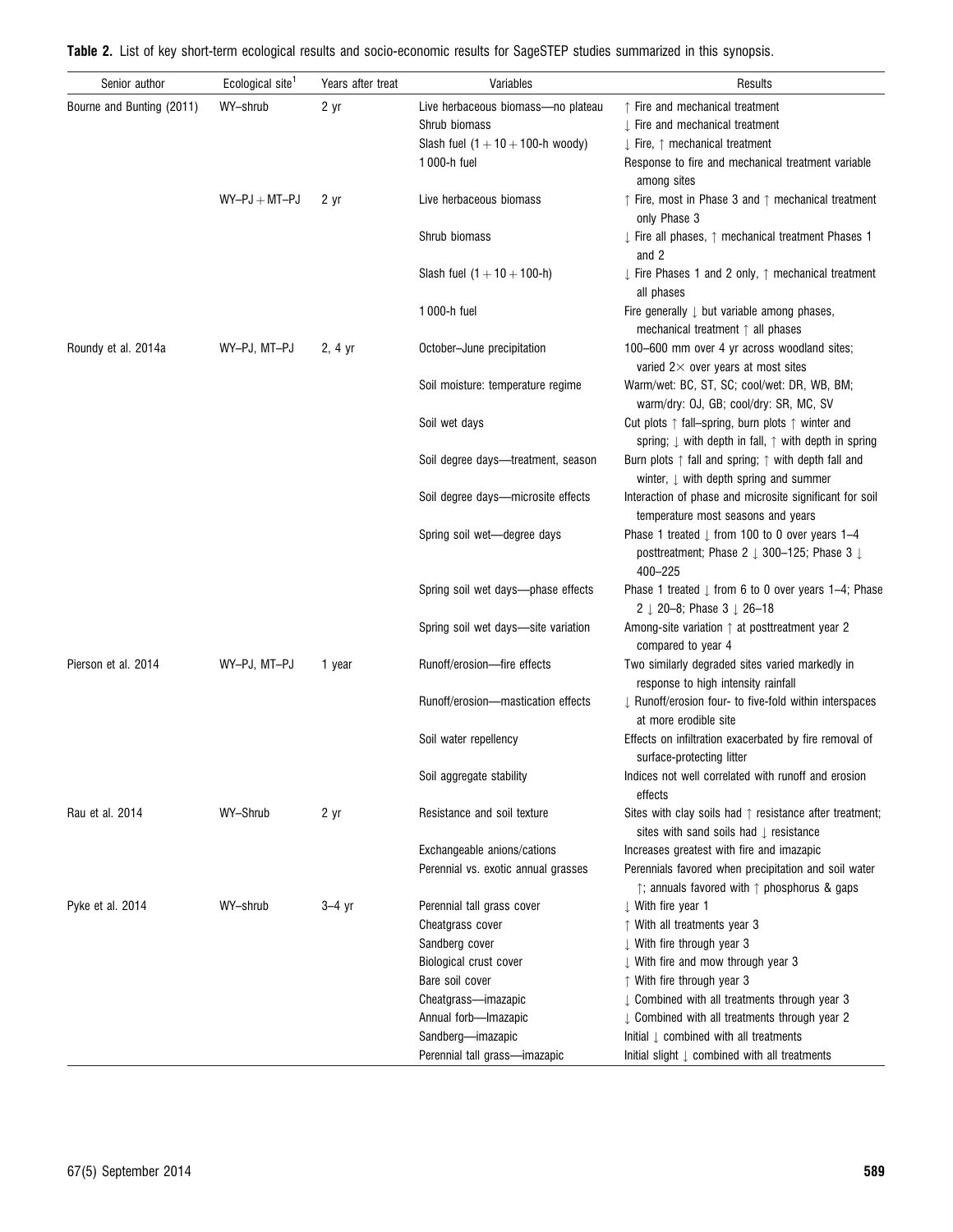| Senior author         | Ecological site <sup>1</sup> | Years after treat | Variables                            | Results                                                                                                                          |
|-----------------------|------------------------------|-------------------|--------------------------------------|----------------------------------------------------------------------------------------------------------------------------------|
| Chambers et al. 2014a | WY-shrub, WY-PJ, MT-PJ       | $3-4$ yr          | Shrub cover                          | No $\uparrow$ after treatment WY-shrub; $\uparrow$ WY-PJ and MT-PJ                                                               |
|                       |                              |                   | Native perennial herbaceous cover    | ↑ all site types; but treatment plots same as control<br>WY-shrub                                                                |
|                       |                              |                   | Grass species with greatest response | WY-shrub: Sandberg, squirreltail; WY-PJ: bluebunch;<br>MT-PJ: Idaho fescue                                                       |
|                       |                              |                   | Cheatgrass cover                     | ↑ WY-shrub all treaments; ↑ WY-PJ with fire; ↑ MT-<br>PJ with fire                                                               |
|                       |                              |                   | Annual exotic forb cover             | ↑ With treatments, especially fire                                                                                               |
|                       |                              |                   | Treatment severity                   | $\uparrow$ With fire and with high initial tree cover                                                                            |
|                       |                              |                   | Resilience to fire                   | I High tree cover plots                                                                                                          |
|                       |                              |                   | Resilience                           | $WY$ -shrub $<$ $WY$ —PJ $<$ $MT$ –PJ                                                                                            |
|                       |                              |                   | Resistance to cheatgrass             | WY-shrub < WY-PJ, MT-PJ, with response related to<br>soil temperature/moisture                                                   |
| Miller et al. 2014    | WY-PJ, MT-PJ                 | 3 yr              | Bare ground cover                    | $\uparrow$ Initially with fire, then return to pre year 3; no<br>change with mechanical treatment                                |
|                       |                              |                   | Biological crust cover               | $\downarrow$ To 1/6 with fire year 3; $\downarrow$ to 2/5 with mechanical<br>treatment year 3                                    |
|                       |                              |                   | Shrub cover                          | ↓ To 1/10 with fire year 1, rebound to 1/4 year3; no<br>change with mechanical treatment                                         |
|                       |                              |                   | Tall perennial grass cover           | $\downarrow$ Year 1 with fire, then $\uparrow$ to 1.2 \ year 3; mechanical<br>treatment $\uparrow$ to 1.5 $\times$ years 2 and 3 |
|                       |                              |                   | Perennial forb cover                 | $\uparrow$ To 2 \ year3 for fire and mechanical treatment                                                                        |
|                       |                              |                   | Sage-grouse forb cover               | $\uparrow$ To 3 \times fire, 2 \times for mechanical treatment                                                                   |
|                       |                              |                   | Exotic cover (primarily cheatgrass)  | $\uparrow$ To 4 \ with fire year 3; $\uparrow$ to 3 \ with mechanical<br>treatment year 3                                        |
|                       |                              |                   | Litter cover                         | $\downarrow$ Slightly with fire by year 3; $\uparrow$ slightly with<br>mechanical treatment by year 3                            |
|                       |                              |                   | Shrub density                        | U With fire to 1/6 year 1, then rebound to 1/3 by<br>year 3; no change with mechanical treatment                                 |
|                       |                              |                   | Sagebrush seedling density           | $\uparrow$ With fire by year 3; $\uparrow$ with mechanical treatment by<br>year 2                                                |
|                       |                              |                   | Tall perennial grass density         | No change fire or mechanical treatment                                                                                           |
|                       |                              |                   | Perennial forb density               | No change fire or mechanical treatment                                                                                           |
| Roundy et al. 2014b   | WY-PJ, MT-PJ                 | 3 yr              | Perennial tall grass cover           | $\uparrow$ Proportionally more at higher pretreatment tree<br>cover                                                              |
|                       |                              |                   | Shrub cover                          | $\perp$ With fire to near 0; $\uparrow$ with mechanical treatment<br>across tree cover gradient                                  |
|                       |                              |                   | Perennial shortgrass cover           | No posttreatment difference among treatments at high<br>pretreatment tree cover                                                  |
|                       |                              |                   | Perennial forb cover                 | Fire and mechanically treated plots rebound in high<br>pretreatment tree cover plots                                             |
|                       |                              |                   | Perennial herbaceous cover           | Fire and mechanically treated plots rebound in high<br>pretreatment tree cover plots                                             |
|                       |                              |                   | Cheatgrass cover                     | ↑ Proportional to pretreatment tree cover in fire and<br>mechanically treated plots                                              |
|                       |                              |                   | Cheatgrass vs. perennial herb cover  | No relation in controls; negative correlation in fire and<br>mechanically treated plots at SC and ST sites                       |
|                       |                              |                   | Cheatgrass/perennial herb ratio      | $\uparrow$ Exponentially with all treatments when tree<br>dominance index $> 0.85$                                               |
| Knick et al. 2014     | WY-PJ, MT-PJ                 | $3-4$ yr          | Passerine bird species composition   | Woodland species $\downarrow$ with fire, no change in sage<br>species                                                            |
|                       |                              |                   | Sage-obligate bird community         | Most results subtle; Onaqui shred adjacent to<br>sagebrush landscape used by sage-obligates                                      |

### Table 2. Continued.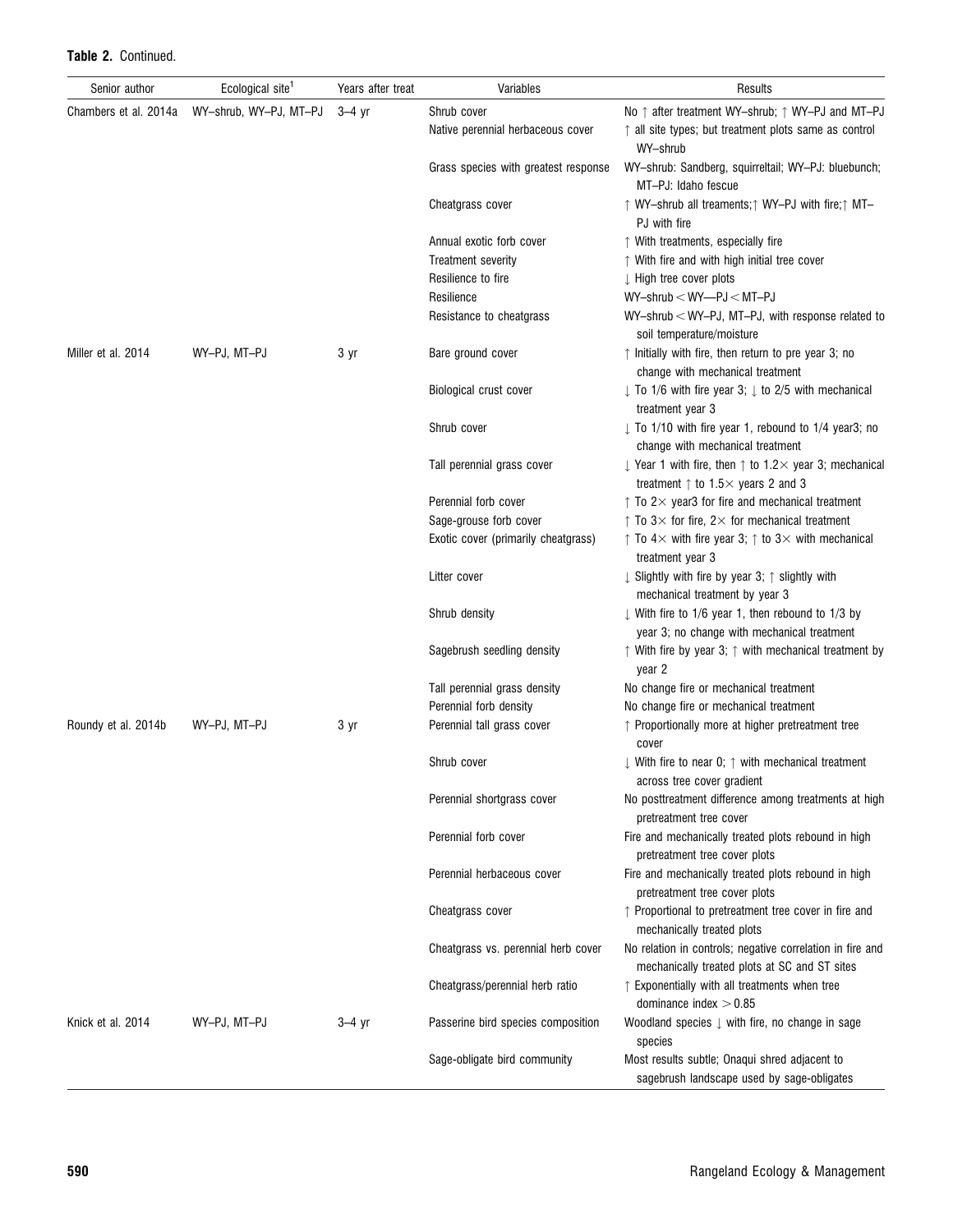| Senior author         | Ecological site <sup>1</sup> | Years after treat | Variables                     | Results                                                                                                                 |
|-----------------------|------------------------------|-------------------|-------------------------------|-------------------------------------------------------------------------------------------------------------------------|
| McIver and Macke 2014 | WY-shrub, WY-PJ, MT-PJ       | 4 yr              | Butterfly vs. Veg Communities | Significant correspondence between floral and faunal<br>communities across network                                      |
|                       |                              |                   | Transient richness, abundance | Fire and mechanical treatments $\uparrow$ through 4 yr<br>posttreatment                                                 |
|                       | WY-PJ, MT-PJ                 | 4 yr              | Abundance sulfurs             | Fire and mechanical treatments $\uparrow$ through 4 yr<br>posttreatment                                                 |
|                       |                              |                   | Abundance transient whites    | Fire and mechanical treatments $\uparrow$ through 3 yr<br>posttreatment                                                 |
|                       |                              |                   | Abundance juniper hairstreak  | Fire and mechanical treatments $\downarrow$ through 4 yr<br>posttreatment                                               |
|                       |                              |                   | Abundance melissa blues       | Fire, mechanical treatments $\uparrow$ through 3 yr<br>posttreatment; response correlated with Astragalus<br>host plant |
|                       | WY-shrub                     | 4 yr              | Abundance local butterfly     | Fire and mechanical treatments $\uparrow$ through 4 yr<br>posttreatment                                                 |
| Hulet et al. 2014     | WY-PJ, MT-PJ                 | Not Applicable    | Tree cover and biomass        | NAIP data can estimate tree cover/biomass with 5%<br>accuracy                                                           |
|                       |                              |                   |                               | NAIP can reduce cost of monitoring tree cover/<br>biomass                                                               |
| Gordon et al. 2014    | Sagebrush steppe             | Not Applicable    | Awareness of issues           | People are becoming more aware of key threats<br>facing sagebrush steppe lands                                          |
|                       |                              |                   | Acceptance of treatments      | Moderate for burning and most mechical treatments;<br>lower for chaining and herbicides                                 |
|                       |                              |                   | Trust vs. knowledge           | Trust more important than knowledge in attaining<br>public support for restoration                                      |
|                       |                              |                   | Trust in federal agencies     | Relatively low but generally higher in 2010 compared<br>to 2006                                                         |
|                       |                              |                   | Willingness to get involved   | Slightly higher in 2010 compared to 2006                                                                                |
| Taylor et al. 2013    | Sagebrush steppe             | Not Applicable    | Treatment economic efficacy   | Restoration pays in reduced suppression costs only<br>when ecosystems are healthy                                       |
|                       |                              |                   | Uncertainty                   | Uncertainty regarding restoration outcomes lowers<br>expected economic benefits                                         |
|                       |                              |                   | Fire return intervals         | Shortening of fire return intervals leads to large<br>increases in fire suppression costs                               |

Table 2. Continued.

1WY indicates xxx; PJ, piñon–juniper; MT, xxx; BC, Bridge Creek; ST, Stansbury; SC, Scipio; DR, Devine Ridge; WB, Walker Butte; BM, Blue Mountain; OJ, Onaqui Mountain; GB, Greenville Bench; SR, South Ruby; MC, Marking Corral; SV, Seven Mile; and NAIP, National Agricultural Imagery Program.

(Reisner et al. 2013). First, preferential grazing of bunchgrasses can increase the size of gaps between perennial plants, and thus encourage cheatgrass invasion into gaps. Second, intense grazing over time can result in the distribution of the largest bunchgrass individuals underneath sagebrush canopies. When these burn, it may result in higher heat pulses into the soil, thus killing bunchgrass individuals outright. These results suggest that SageSTEP results are more applicable to systems that are managed appropriately with respect to grazing.

In the long run, as long as a site has an adequate population of perennial bunchgrasses (typically  $>10\%$  cover), treatment to reduce woody vegetation may result in higher resilience and resistance for most sites, to the extent that perennials have a greater capacity to survive drought years, and to therefore gradually increase their dominance of a site. Obviously, longterm data are needed to test this idea, at least to the point in time where excess water, released by woody vegetation reduction, is completely captured by surviving shrub and herbaceous vegetation (Roundy et al. 2014b).

Vegetation results must be placed within the context of issues of soil erosion and loss, particularly in sagebrush ecosystems that have been encroached by trees for a long period of time. SageSTEP hydrological work shows that when bare ground exceeds 50–60% on a given hillslope, both runoff and erosion increase precipitously (Pierson et al. 2013). If this percentage of bare ground has persisted for a long period of time, substantial fine sediment is removed and cross-scale erosion (e.g., patch to intercanopy to hillslope) takes place, thus inhibiting future plant growth, even when trees are removed. Thus degradation can reach a stage where resilience is very low, even at sagebrush sites that are both cool and moist. On the other hand, if disturbance occurs early enough in the tree encroachment process, before cross-scale erosion has removed most fine sediment from a hillslope, vegetation recovery can return a site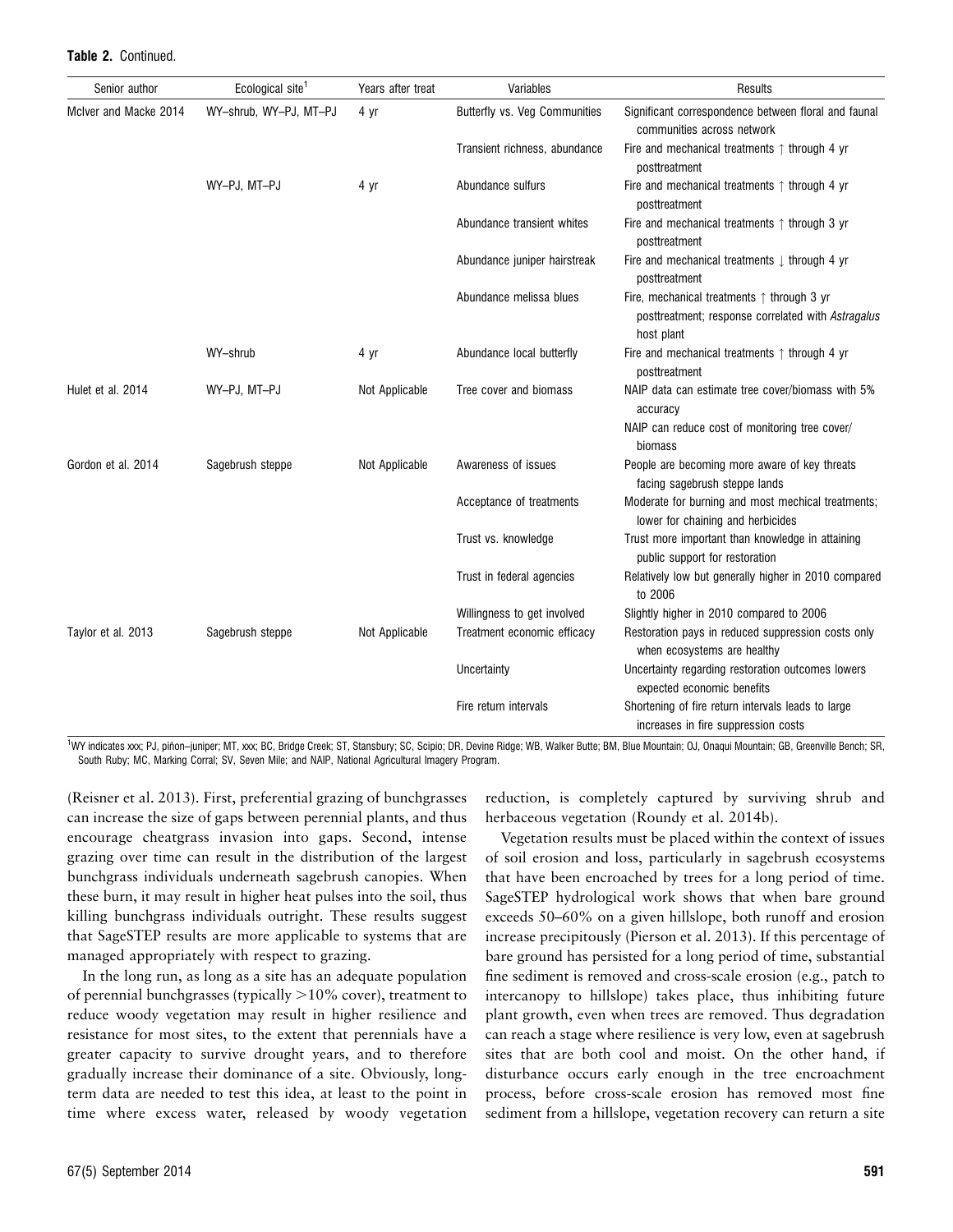

Figure 2. Conceptual models for short-term effects of a, prescribed fire and b, mechanical treatments for sage-cheat and woodland experiments, and inferred interactions among variables. Effects and interactions represent averages among sites (see Table 2 for details).  $+$  indicates increase  $>3\times$ relative to control;  $+$ , significant increase relative to control;  $\odot$ , no significant effect;  $-$ , significant decrease relative to control; and —, decrease  $<$  1/3 relative to control.

to control by biotic processes and prevent it from shifting to an abiotically controlled system (Williams et al. 2014).

For the fauna, butterflies can be expected to generally track changes in the vegetation community (McIver and Macke 2014; Fig. 2). However, the response of the bird community to vegetation treatments is a more complicated picture of the

interaction between the intensity and location of treatment (Knick et al. 2014). Prescribed fire, as applied in our treatments, was not effective at removing all trees from plots and between  $6\%$  and  $24\%$  cover of piñon-juniper still remained. Sagebrush-obligate birds have not been observed at those treatment locations, even after 5 yr posttreatment (Knick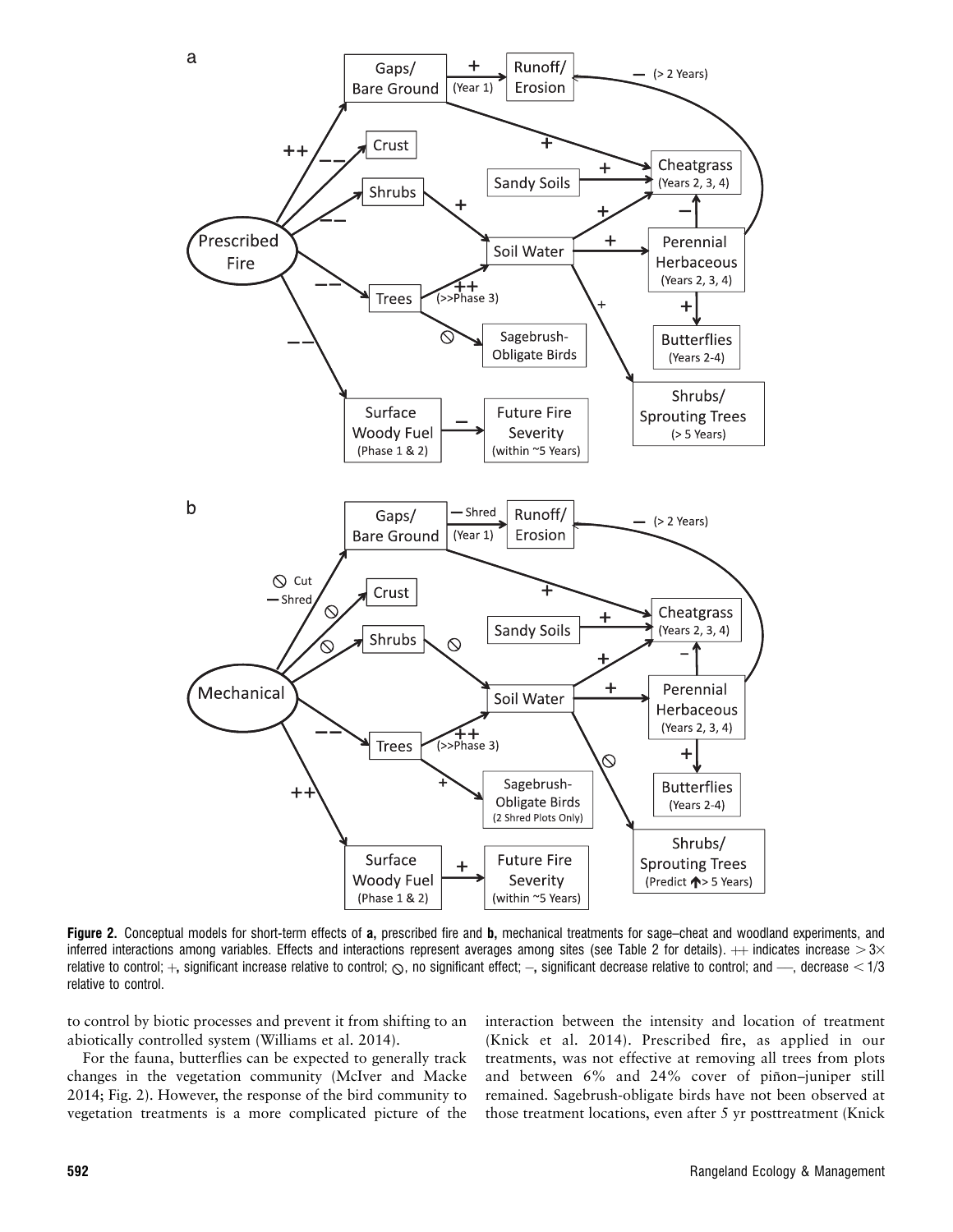et al. 2014). The only treatments that successfully resulted in colonization by sagebrush birds occurred at two mastication plots at the Onaqui site (Fig. 2), where trees were completely removed at locations adjacent to an existing sagebrush expanse, which effectively increased the extent of the sagebrush landscape. Sagebrush birds began using these sites the year following treatment (Knick et al. 2014). These results demonstrate that restoration success, defined in terms of resilience and resistance, will likely depend on which component of the ecosystem one is considering. For vegetation, hydrology, and the native insect fauna, restoration success may be achieved at relatively small scales, and after relatively lowerintensity disturbances. For sagebrush-obligate birds, more intense disturbances located adjacent to an existing sagebrush landscape may be required to achieve a functioning sagebrush steppe ecosystem.

When land managers apply treatments to stands or landscapes, the goal is often to restore lands to a perceived fundamental structure or composition. In sagebrush steppe systems, this goal will be reached if native perennial vegetation responds well to treatment relative to annual exotic vegetation (Pellant 2007). We found that cool wet sites were generally more resilient after treatment than warm dry sites, and that resistance was mostly dependent on pretreatment cover of cheatgrass. In the short term, fire was more problematic than mechanical treatments because of initial cover decline in shrubs and bunchgrasses, which increased gap sizes and allowed cheatgrass to increase relative to perennials (Table 2). We also found that it will always be important to define resilience with a specific resource value in mind: sites that are resilient from the vegetation point of view may not be so from an avian point of view, due to differences in what constitutes a "restored" landscape. Site history will also be critical in predicting outcome of restoration treatments: hillslopes that have experienced many years in an encroached state may become so hydrologically degraded that they may not recover even after tree removal. Finally, we predict that additional time will alter outcomes on some sites, and that at least 10 yr will be necessary to judge restoration success on the majority of SageSTEP sites.

### Fire vs. Fire Surrogates

For some components of the ecosystem, mowing, cutting, and mastication can serve as surrogates for prescribed fire, if both fire and fire surrogate treatments alter vegetation structure and resources in similar ways. For example, perennial forb cover (Miller et al. 2014) increased to a similar degree after both fire and mechanical treatments, probably due to enhanced soil water availability as a consequence of tree removal by any means (Roundy et al. 2014b; Table 2). Local butterfly abundance tracked vegetation changes, probably due to enhanced floral resources associated with the increase in overall forb cover (McIver and Macke 2014; Fig. 2).

Yet fire is well known to have unique effects on ecosystems that cannot be emulated by any other management action (DeBano et al. 1998). As expected, shrub cover was reduced much more by prescribed fire than by any other kind of treatment (Miller et al. 2014; Pyke et al. 2014). Bare ground also increased more after prescribed fire than by mechanical or herbicide treatments (Miller et al. 2014), and the combination

of shrub and bare ground effects made prescribed fire the most ecologically severe treatment (Chambers et al. 2014a). In addition, although mastication was as effective as fire in removing trees and altering the fuel bed, the accumulation of shredded material on the ground surface created radically different hydrological and fire behavior conditions, compared to prescribed fire (Fig. 2a vs. 2b). Runoff was impeded by shredded debris, which served to reduce erosion (Cline et al. 2010), whereas prescribed fire increased the percentage of bare ground, which increased both runoff and erosion. Yet prescribed fire was the only treatment that reduced fire severity during the Big Pole wildfire, which burned through the Stansbury site 2 yr after treatment (B. Roundy, unpublished data). This emphasizes the point that in order to decrease future fire severity one must remove fuel from a site, either through prescribed fire, or through cut-and-remove treatments. Fire also had more marked effects on gap size (Pyke et al. 2014) and the availability of exchangeable nutrients and soil water in the sage–cheat experiment, especially when combined with imazapic (Rau et al. 2014). One important consequence of these belowground and ground cover differences is that fire will generally tend to reduce resistance to cheatgrass invasion on warm dry sites, at least in the short term (Miller et al. 2014). Finally, for the bird community, mechanical treatments that completely removed the tree cover, retained the sagebrush component, and were located adjacent to an existing sagebrush landscape were more effective than prescribed fire (Knick et al. 2014) in creating habitat for sagebrush-obligate birds.

With the exception of increased water availability (Roundy et al. 2014b), mechanical treatments did not serve as surrogates for prescribed fire (Table 2). The distinct differences in how alternative restoration treatments function on the landscape present opportunities for managers to select different tools for particular purposes, especially given the fact that the public will generally accept the types of treatments studied by SageSTEP (Shindler et al. 2011; Gordon et al. 2014), if circumstances are believed to warrant it.

### Trade-Offs

The multivariate design of SageSTEP, in which several key variables were measured simultaneously in the same study plots, allowed us to assess potential trade-offs that managers may want to consider when choosing among alternative restoration strategies. In the most basic sense, there will always be trade-offs in that some species will decline and some will increase, no matter what managers do on the landscape. For example, tree removal clearly decreased the abundance of hairstreak butterflies (Callophrys gryneus), because larvae of this species depend on juniper to grow and mature (McIver and Macke 2014). Similarly, woodland ecotone birds such as greentailed towhees (Pipilo chlorurus), chipping sparrows (Spizella passerina), and gray flycatchers (Empidonax wrightii) declined in abundance due to the loss of the trees they use for nesting and foraging (Knick 2012).

There are also trade-offs regarding short- vs. long-term considerations. Although prescribed fire leads to increases in native perennial bunchgrass cover in the intermediate term, fire also reduced cover of both shrubs and biological crusts, and by 3 yr posttreatment, neither had recovered to near pretreatment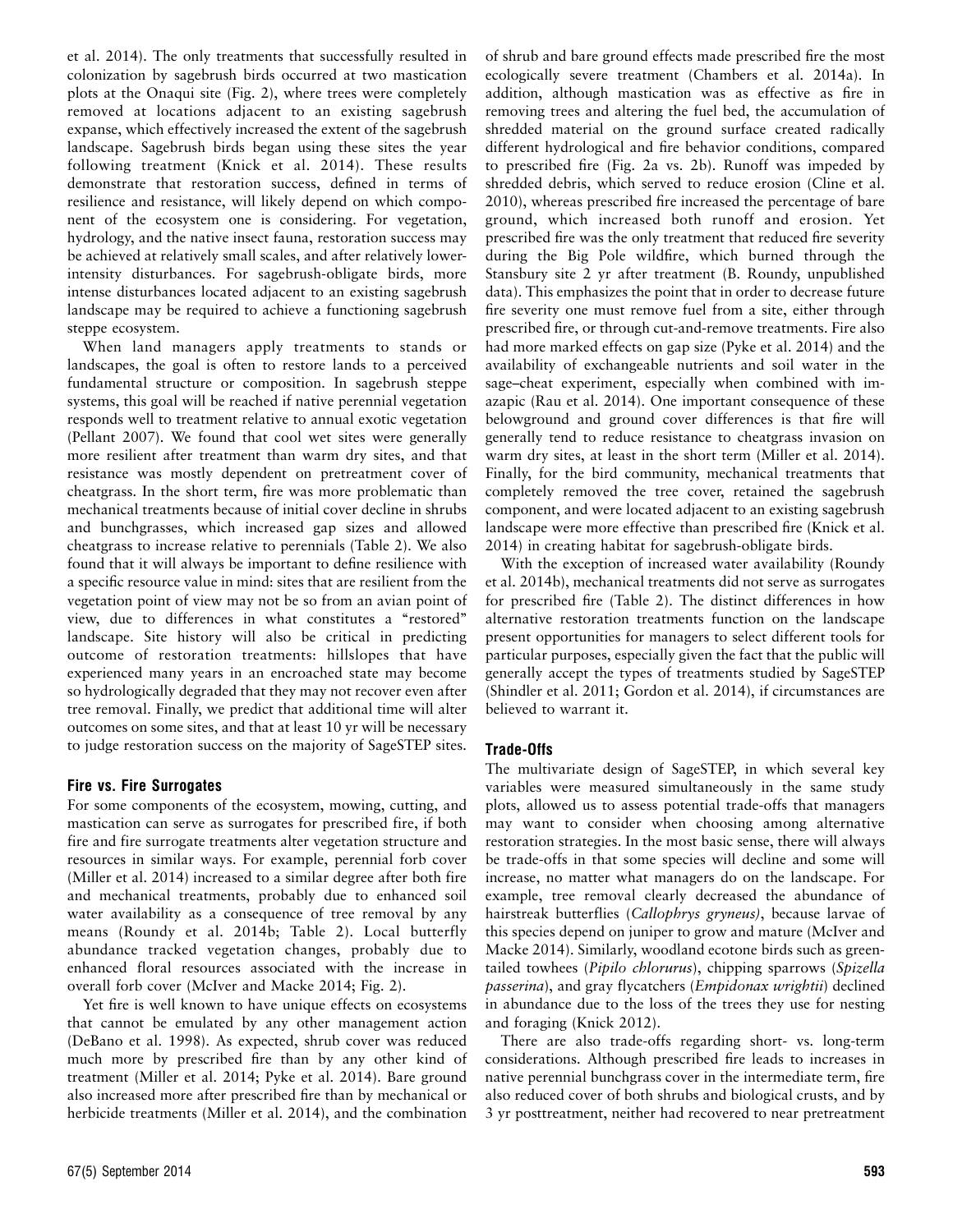levels (Table 2). In fact, it may take 10–15 yr or longer for shrubs to recover, and up to 20–30 yr for biological crusts to recover at most sites (Miller et al. 2014). Likewise, imazapic clearly reduced cheatgrass cover in the short term, which may at some sites have created an opportunity for native perennial bunchgrasses to dominate in the years to come. Yet some species of native annual forbs were also impacted by imazapic in the short term, as well as the shallow-rooted native perennial Sandberg bluegrass (Poa secunda; Pyke et al. 2014). How should we weigh these short-term benefits and losses in the context of longer-term benefits that may occur if treatment gives native perennial bunchgrasses a better chance of claiming and ultimately dominating a site? Similarly, prescribed fire on hillslopes of encroached woodlands caused a sharp increase in runoff in the short term, especially within the coppices formerly occupied by trees (Pierson et al. 2013). Yet, leaving the trees in place renders the interspaces between trees vulnerable to loss of surface soil, which may eventually lead to the crossing of an irreversible threshold (Pierson et al. 2010; Williams et al. 2014). Leaving trees remaining in the vegetation community, either by design or because of an incomplete treatment, also resulted in a landscape that was unsuitable for use by sagebrush-obligate birds (Knick et al. 2014). Mastication is clearly an effective alternative technique for removing trees, because the shredded material protects the hillslope from runoff in both coppices and interspaces (Cline et al. 2010; Pierson et al. 2014). But placing so much shredded material on the ground surface increases risk of severe effects should a wildfire occur in the near to intermediate future (B. Roundy, personal communication). In fact, prescribed fire is the only tree removal treatment that has the capacity to reduce potential fire severity, because it is the only treatment that efficiently reduces on-site surface fuel loadings (Bourne and Bunting 2011).

Trade-offs may also be evaluated in terms of their economic, social, or political implications. An economic simulation based on SageSTEP data suggested that fuel treatment is economically efficient only when the two ecosystems are in relatively good ecological health—i.e., before cheatgrass becomes dominant (Taylor et al. 2013; Weltz et al. 2014). However, those calculations compare the cost of treatments to the potential costs averted by not having to suppress a future wildfire. There may be circumstances in which managers determine it is worthwhile for ecological reasons to treat an invaded site in an effort to increase resilience to fire, even if the economic equation doesn't come out in favor of treatment. Similarly, because herbicide application is the least socially acceptable treatment (Shindler et al. 2011; Gordon et al. 2014), managers may opt against applying imazapic as part of a restoration treatment in an especially sensitive location, even though doing so could have benefits for suppressing reinvasion by cheatgrass. Acceptance of treatment options depends not only on public perceptions of trade-offs between ecosystem health and risks to rangeland values, but even more so on their trust in land managers to apply the treatments safely and effectively (Gordon et al. 2014). Investment in activities that build and/ or maintain trust (Shindler et al. 2014) can afford managers opportunities to employ all the tools in the management toolbox without opposition.

There are obviously many other potential trade-offs with which managers must contend. In fact, trade-offs are inevitable whenever managers attempt to manage a complex natural system, and their existence underlines the importance of asking the right questions about the *whole system* when developing objectives for management treatments (Miller et al. 2007).

# Temporal Scale

Reduction of woody vegetation represented a "shock" to the system each time a treatment was applied to a plot. This shock can be envisioned as a wave with magnitude and duration that differed for each variable measured. The target variablesthose that treatments were intended to modify—include the fuel bed and woody vegetation cover, and these were influenced immediately after treatment in 2006, 2007, and 2008.

Although treatment implementation was successful for most prescribed fire and all mechanically treated plots in the study, the vegetation successional trajectories and resulting changes in fuels remain to be seen. Measurements taken 3 yr after treatment show only modest shrub cover rebound, primarily due to the fact that major cover increases could require recolonization of treated sites, a process that may require decades (Table 2). While some sprouting of Utah juniper is already occurring at some sites, even more time would be required for tree cover to return to pretreatment levels (Roundy et al. 2014a). Thresholds in response to recovery of the tree component also varied among the system's components. For example, low densities of tree cover and low height that otherwise have little influence over soil, vegetation, and hydrological processes can be important features that cause avoidance by sagebrush-obligate birds. We would expect other components of the fuel bed to change in more complicated ways, depending on treatment, with changes in masticated fuel beds dependent on 100-h fuel decay rates, and changes in prescribed burned fuel beds dependent on snag deterioration and fall rates.

Reduction of trees and/or shrubs caused an increase in soil water (Roundy et al. 2014b) and nutrients (Rau et al. 2014) that became useable by herbaceous vegetation (Miller et al. 2014) once conditions became warm enough in the spring following treatment (Roundy et al. 2014a; Fig. 2). This immediate boost in herbaceous production was due in part to increases in perennial forb cover, but mostly to growth of preexisting perennial grasses (not recruitment of new individuals). Herbaceous cover increase occurred more quickly in mechanically treated plots (first spring after treatment), and was still ongoing in all treated plots the third spring after treatment (Miller et al. 2014; Pyke et al. 2014). Interestingly, cover of exotics in the woodland experiment declined in the first year after all treatments, but then rebounded to higher than pretreatment levels, especially with fire, in years 2 and 3 (Miller et al. 2014). Cheatgrass cover similarly declined initially in the sage–cheat experiment, but then rebounded by years 2 and 3, especially with fire (Pyke et al. 2014; Table 2). In woodlands, shrub cover was unchanged by mechanical treatment, was reduced by fire immediately to about 10% of pretreatment levels, and had recovered by the third spring to 25% of pretreatment levels (Miller et al. 2014). In treeless sagebrush steppe, shrub cover was reduced immediately by fire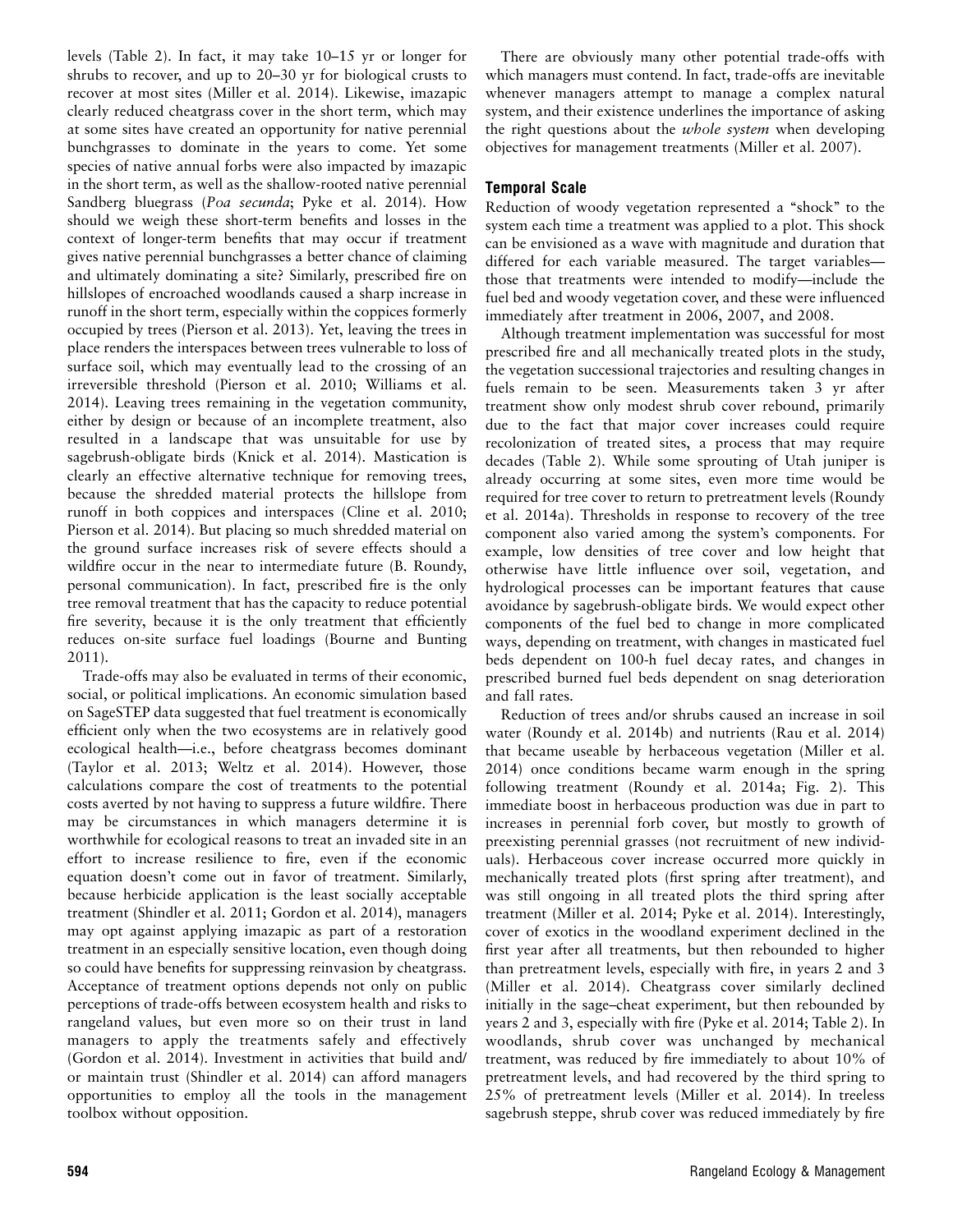$\tau$  to  $\lt 25\%$  pretreatment, and had recovered only slightly by the third spring after treatment (Pyke et al. 2014). While the initial increase in availability of nutrients after treatment will likely disappear by 4 yr posttreatment (Rau et al. 2014), additional soil water may continue to be available in Phase 2 and 3 woodlands for many years posttreatment (Roundy et al. 2014b). Because both native perennials and annual exotics were still increasing at year 3 posttreatment, it remains to be seen which functional groups will hold the upper hand, and at which sites, when all the additional soil water made available by treatment has been appropriated. In terms of runoff and erosion, the rapidity of response of the herbaceous vegetation will in turn be the key to recovery of more desirable hydrological function in burned plots. Two years after prescribed fire, erosion in intercanopy areas had already declined due to enhanced herbaceous production, which impeded overland flow (Pierson et al. 2013; Williams et al. 2014). Longer-term impacts on runoff and erosion will depend on persistence of enhanced intercanopy vegetation and how effectively vegetation occupies former tree coppices (Pierson et al. 2007). We predict that measurements taken in 2015 (9 yr posttreatment) will show a precipitous decline in runoff and erosion across all burned plots.

The influence of treatment on bird communities may take  $>$  15 yr to fully express, for two primary reasons. First, birds respond indirectly to treatment through changes in the relative abundance of plant functional groups, including trees and shrubs. The stability of these functional groups likely will take many years to develop. Second, the bird community has an inherent lag period in response because adult birds often express site fidelity to places where they have formerly nested or been hatched. Hence, these birds may return to treated areas even if the vegetation composition and structure no longer are suitable for brood-rearing. Thus a more meaningful test of treatment effects may require the assessment of how future generations respond to treated areas, and this may take  $> 15$  yr. In any case, plans to remeasure SageSTEP plots in 2016–2018 should reveal much about how the many components of these systems ultimately respond to treatment applied 10 yr before.

Woody vegetation reduction initiated a cascade of effects on treated sagebrush steppe plots, beginning with increases in the availability of nitrogen and soil water by the spring following treatment (Fig. 2). Increased growth of herbaceous vegetation followed, including annuals and perennials of both grasses and forbs. The response of butterflies and magnitudes of runoff and erosion closely followed herbaceous vegetation recovery, demonstrating the short-term importance of grasses and forbs in this ecosystem. Other variables, such as shrub, biological soil crust, tree cover, surface fuel loads, and sagebrush-obligate bird communities, will likely take many years to fully express, demonstrating the importance of long-term monitoring of restoration treatments.

### **Heterogeneity**

Sagebrush steppe ecosystems vary considerably among ecoregions and over environmental gradients within the geographic area represented by SageSTEP (Chambers et al. 2014b). The study was therefore designed as two multisite experiments in an effort to understand how different inherent conditions might influence treatment response. Although SageSTEP scientists knew that 20 sagebrush steppe study sites could not possibly cover the full range of possibilities, they have been surprised by the magnitude of both spatial and temporal heterogeneity, both pretreatment and posttreatment. Spatially, each site in both studies is clearly unique, even when located close to one another. The two Hart Mountain sage–cheat sites are located less than 3 km apart, and while they are floristically more similar to one another than to the other five sage–cheat sites, in soils, vegetation, and butterflies, they are unique and easily distinguished (McIver and Macke 2014; Pyke et al. 2014; Rau et al. 2014). Spatial heterogeneity was also evident among plots within sites for nearly every site in the study. The avian study site at Five Creeks consisted of paired control and burned 1 000-ha plots that were distinctly different from one another in bird community structure prior to treatment (Knick 2012). At the western juniper Walker Butte site, the three study plots are arranged linearly and adjacent to one another, and yet pretreatment flora ordinated in three distinct groups: the control plot featured higher mean gap size and cover, the mechanical plot had higher big sagebrush and annual forb cover, and both the prescribed burn and mechanical plots had higher perennial grass cover. These differences ramified throughout the system, as shown in butterflies, which are dependent on the native flora for larval food resource (McIver and Macke 2014). Thus, posttreatment surveys of butterflies reflect both the preexisting and persistent floral differences among plots and the influence of the treatments applied to them. Temporal heterogeneity, especially interannual variation in weather, further increased variation in treatment response. October through June precipitation varied by as much as two-fold at some woodland sites between 2006 and 2011, and the interaction of this variation with the three treatment years (2006, 2007, 2008) added further to the expression of temporal heterogeneity (Roundy et al. 2014b). The combination of both spatial (among sites) and temporal (among years) heterogeneity explains the wide error bars around mean treatment response in most of our analyses (Chambers et al. 2014a; McIver and Macke 2014; Pyke et al. 2014).

Substantial spatial and temporal heterogeneity accentuates the point that there will rarely ever be a "recipe" for choosing management actions on any specific area, no matter how much information is available. Yet SageSTEP has already identified several clear patterns of response in vegetation communities that have allowed us to develop state-and-transition models that include estimates of resilience and resistance for the major ecological types in sagebrush steppe lands (Chambers et al. 2014a). These state-and-transition models have now been incorporated into field guides (e.g., Miller et al. 2014), that are designed to help guide decision-makers through a process of landscape evaluation, like that emphasized in the western juniper "synthesis" (Miller et al. 2005), and original western juniper user's guide (Miller et al. 2007). Certainly, managers' use of a consistent evaluation process, linked to monitoring of key variables, represents a form of "adaptive management," which may in the long run be their best chance for arresting the tide of encroachment and invasion that may accelerate in a future warming climate.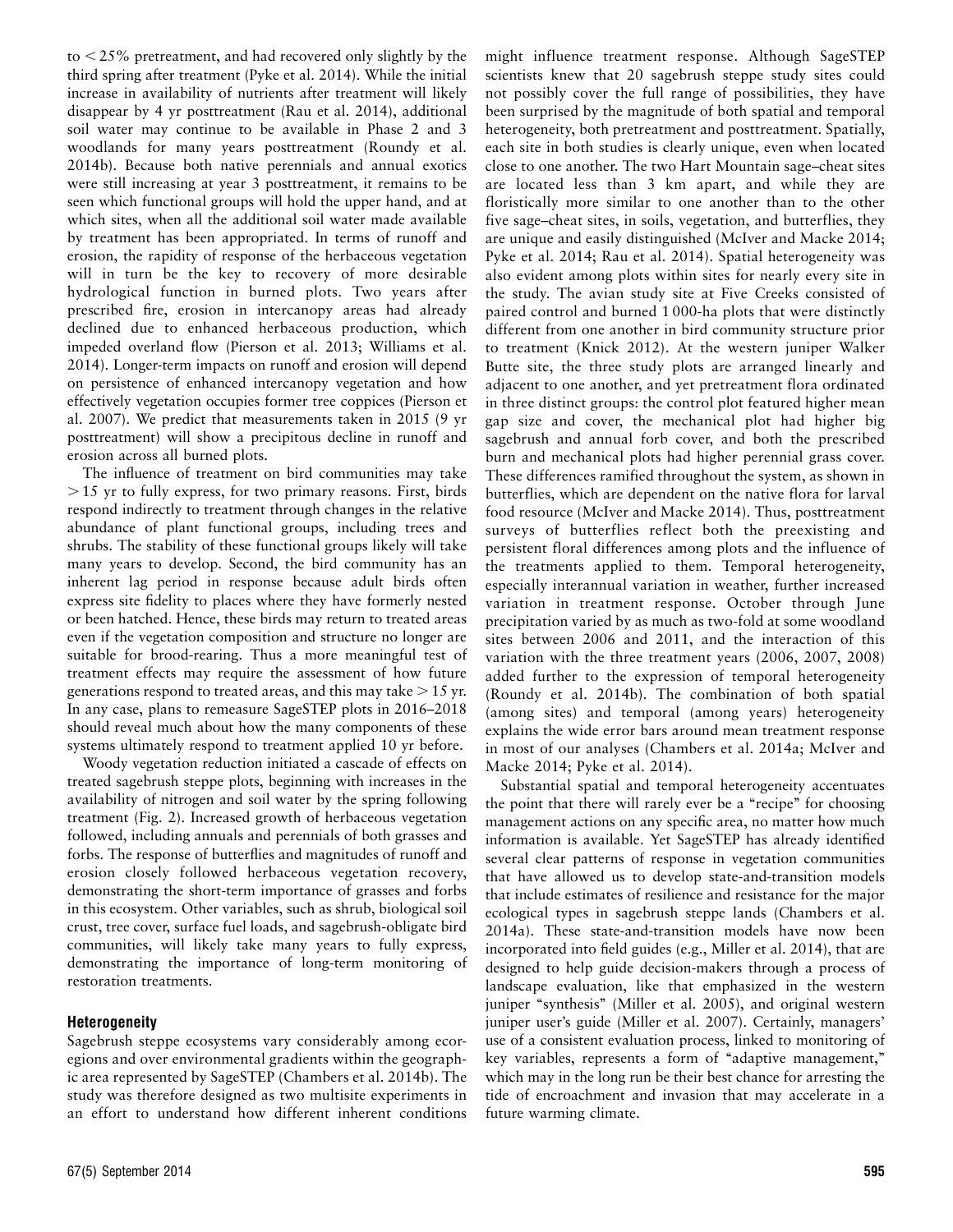### SageSTEP: WORTH THE EFFORT?

As one of the most ambitious research projects ever attempted in sagebrush steppe, SageSTEP has promised information of great value to land managers faced with the consequences of woodland expansion and cheatgrass invasion. Designed in collaboration with land managers, the two SageSTEP management experiments were intended to provide information based on long-term data, capable of identifying trade-offs and biological thresholds, and that compared alternative treatments across a wide range of ecological conditions. SageSTEP has now cost a little over \$18 million (including both direct and contributed funds), and has occupied the time of several dozen scientists, technicians, students, and managers over its 10-yr lifespan. Has SageSTEP delivered on its promise?

The study has been and continues to be productive, having delivered hundreds of outreach products and activities, as well as 72 technical papers, including 37 in peer-reviewed journals, five doctoral dissertations, and six master's theses (sagestep.org). While nearly all of this information has been focused on the central issues of woodland expansion and cheatgrass invasion, the best measure of the study's efficacy is whether or not managers will find the information more useful than the more typical kind of information scientists have offered in the past (i.e., single site, few variables, short-term, etc.). How important is SageSTEP information, presented in the context of key site differences or invasion gradients, and offered in a multivariate form that emphasizes whole ecosystem response? At this point, the jury is still out. First, insufficient time has elapsed for evaluation of how information is being used, especially since our results are still very comparable to other short-term studies. More importantly, SageSTEP datasets are so rich that only a subset of potential analyses has so far been accomplished. Most analyses have been focused on only a handful of available variables, and in some cases for only a subset of available sites. Next on the horizon are comprehensive and integrative analyses that take advantage of a dataset that will soon consist of 6 yr of posttreatment data from all sites. While SageSTEP scientists are now poised to undertake these analyses, they would also welcome other investigators who have the interest and the tools to use this incomparably rich dataset for answering key questions on the ecology and management of sagebrush steppe ecosystems. Finally, management practices change over time, and so any long-term study may end up evaluating management treatments that become obsolete. Thus, judging the efficacy of a study based on whether or not management practices change in response to it may represent an unfair standard. Ultimately, a better indication of the value of studies like SageSTEP would be how the rate of basic knowledge gained compares to a scenario where research investment was spread out among many smaller, disarticulated studies.

fire will likely result in undesirable pulses of cheatgrass and exotic annual forbs in the short term, and application of imazapic will be unlikely to provide a window of opportunity for native perennial bunchgrasses to recover on invaded sites. At cool, moist sites, treatments likely will result in more desirable outcomes because these sites are more resistant to annual invasive species and resilient to management treatments. For sites in between these two extremes, responses have been intermediate and will likely be better defined with additional years of measurement.

Data on treatment response for a wide variety of variables has demonstrated that the native perennial herbaceous community represents the ecological lynchpin of sagebrush steppe ecosystems. Not only is the composition of the perennial herbaceous community important, but also how it is structured in relation to gaps and the remaining shrubs. If land managers focus on the recovery and sustainability of perennial native grasses and forbs, both the resilience and resistance of these ecosystems should be increased. Yet for some components of the ecological community, especially those that operate at larger scales, restoration success must include other key attributes. For example, while a prescribed fire treatment that removes 80% of the tree cover at a site may be judged a success from the perspective of fuels, vegetation, butterflies, or hydrology, the continued presence of *any* trees, dead or alive, will preclude the site from being judged a success from a sagebrush-obligate bird perspective. More than anything else, SageSTEP work has underlined the need to think about sagebrush steppe systems on multiple spatial and temporal scales, and with different values in mind. Not only do factors such as soil, microclimate, and invasibility influence decisions, but so do social and economic costs and benefits. A ''fuel reduction'' treatment therefore, becomes much more than a means to alter the fuel bed—rather, the treatment is a tool that can be used to alter environmental conditions that in turn drive hydrological and vegetation response, and that in turn represent new habitat features for a wide variety of plant and animal species.

The multisite, multivariate, long-term design of SageSTEP has greatly increased our understanding of how restoration treatments function under a wide variety of circumstances, and we expect the study to provide ever more valuable information as more posttreatment time elapses. There is no denying that substantial among-site variation in key ecological attributes will likely always cloud our ability to predict specific outcomes for many sites. Interannual variation, especially in the availability of water in spring, blurs predictive ability further. Yet it is this same spatial and temporal variation that provides the structure within which these systems operate. Studies such as SageSTEP therefore represent a unique opportunity to gain significant insight into ecosystem processes and to develop a better foundational understanding of how sagebrush steppe systems respond to disturbance.

# MANAGEMENT IMPLICATIONS

Four years have now elapsed since treatments were applied at 21 SageSTEP sites, and initial results are very informative. At the warmest, driest Wyoming big sagebrush sites, prescribed

### ACKNOWLEDGMENTS

Lee Barkow (Bureau of Land Management) was instrumental in encouraging the Joint Fire Science Program to provide initial support for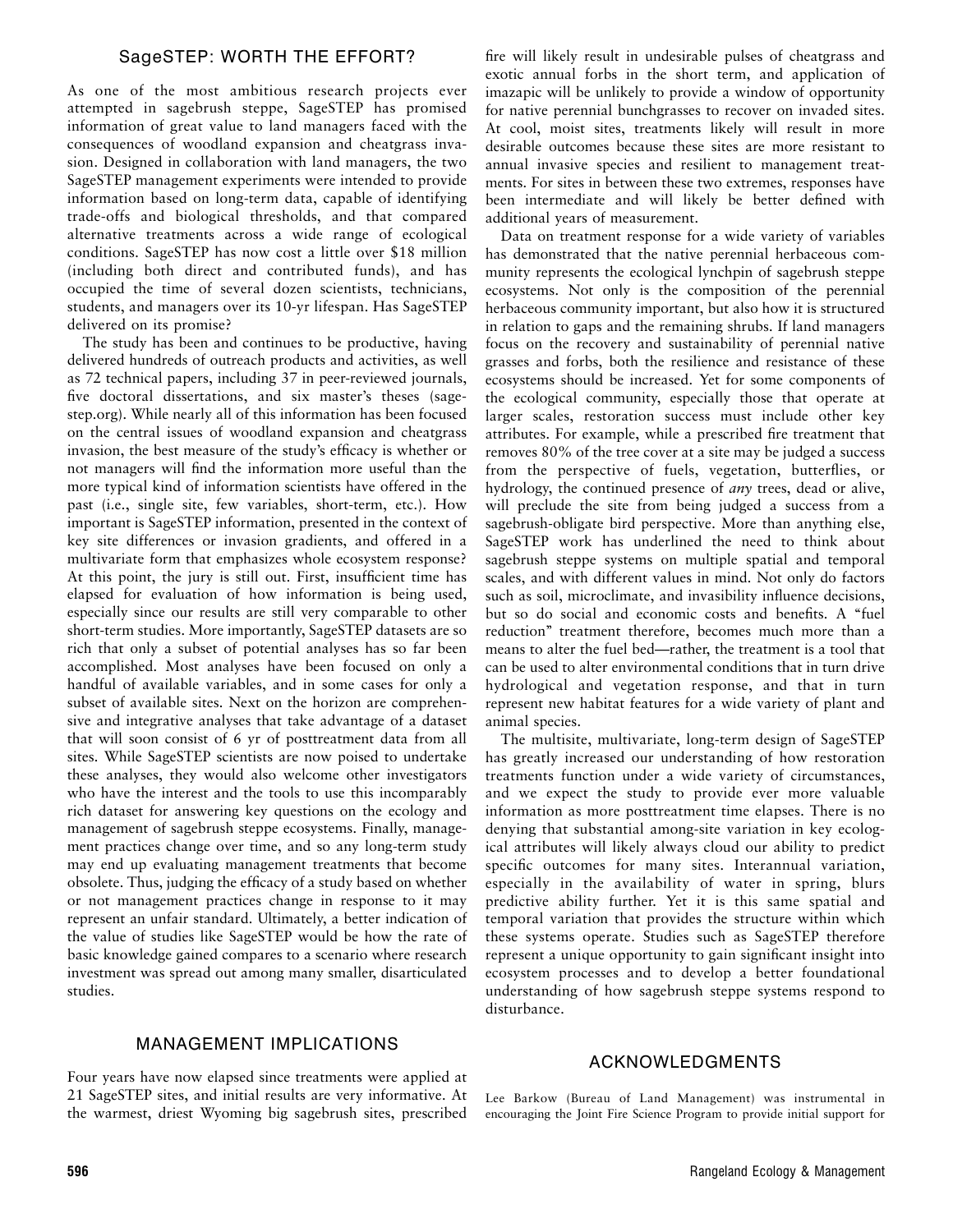the SageSTEP project. Logistical support for treatment implementation and ongoing site maintenance has been provided by the Bureau of Land Management, US Forest Service (Region 5), US Fish and Wildlife Service, and The Nature Conservancy. Comments from Karen Erickson, Lael Gilbert, and David Briske greatly improved an earlier draft of this manuscript. Any use of trade, product, or firm names is for descriptive purposes only and does not imply endorsement by the US Government. This is Contribution Number 108 of the Sagebrush Steppe Treatment Evaluation Project (SageSTEP), funded by the US Joint Fire Science Program (05-S-08), the Bureau of Land Management (Washington Office), the National Interagency Fire Center (NIFC), and the Great Northern Land Conservation Cooperative (USFWS).

# LITERATURE CITED

- ALLEN, C. R., L. GUNDERSON, AND A. R. JOHNSON. 2005. The use of discontinuities and functional groups to assess relative resilience in complex systems. Ecosystems 8:958–966.
- BALCH, J. K., B. A. BRADLEY, C. M. D'ANTONIO, AND J. GOMEZ-DANS. 2012. Introduced annual grass increases regional fire activity across the arid western USA (1980– 2009). Global Change Biology doi:10.1111/gcb.12046
- BOURNE, A., AND S. C. BUNTING. 2011. Guide for quantifying post-treatment fuels in the sagebrush steppe and juniper woodlands of the Great Basin. Denver, CO, USA: Bureau of Land Management. Technical Note 437. BLM/ID/PT-11/003+2824. 115 p.
- CHAMBERS, J. C., R. F. MILLER, D. I. BOARD, D. A. PYKE, B. A. ROUNDY, J. B. GRACE, E. W. SCHUPP, AND R. J. TAUSCH. 2014. Resilience and resistance of sagebrush ecosystems: implications for state and transition models and management treatments. Rangeland Ecology & Management 67:440–454.
- CHAMBERS, J. C., B. A. BRADLEY, C. S. BROWN, C. D'ANTONIO, M. J. GERMINO, J. B. GRACE, S. P. HARDEGREE, R.F. MILLER, AND D. A. PYKE. 2014b. Resilience to stress and disturbance, and resistance to Bromus tectorum L. invasion in cold desert shrublands of western North America. Ecosystems 17:360–375.
- CLINE, N. L., B. A. ROUNDY, F. B. PIERSON, P. KORMOS, AND C. J. WILLIAMS. 2010. Hydrologic response to mechanical shredding in a juniper woodland. Rangeland Ecology & Management 63:467–477.
- DEBANO, L. F., D. G. NEARY, AND P. F. FFOLLIOTT. 1998. Fire's effects on ecosystems. Hoboken, NJ, USA: John Wiley & Sons. 335 p.
- FOLKE, C., S. CARPENTER, B. WALKER, M. SCHEFFER, T. ELMQVIST, L. GUNDERSON, AND C. S. HOLLING. 2004. Regime shifts, resilience, and biodiversity in ecosystem management. Annual Review of Ecology, Evolution, and Systematics 35:557– 581.
- GORDON, R., M. W. BRUNSON, AND B. SHINDLER. 2014. Acceptance, acceptablility and trust for sagebrush restoration options in the Great Basin: a longitudinal perspective. Rangeland Ecology & Management 67:573–583.
- HOLLING, C. S. 1973. Resilience and stability in ecological systems. Annual Review of Ecology and Systematics 4:1–23.
- HULET, A., B. A. ROUNDY, S. L. PETERSEN, S. C. BUNTING, R. R. JENSEN, AND D.B. ROUNDY. 2014. Utilizing national agriculture imagery program data to estimate tree cover and biomass of piñon and juniper woodlands. Rangeland Ecology & Management 67:563–572.
- KNICK, S. T. 2012. Short-term response of bird communities to restoration treatments conducted at woodland sites. SageSTEP Newsletter 18:1–3. Available at: http:// www.sagestep.org/pubs/news.html.
- KNICK, S. T., S. E. HANSER, AND M. LEU. 2014. Ecological scale of bird community response to piñon-juniper removal. Rangeland Ecology & Management 67:553-562.
- MCIVER, J., AND E. MACKE. 2014. Short-term butterfly response to sagebrush steppe restoration treatments. Rangeland Ecology & Management 67:539–552.
- MCIVER, J. D., M. BRUNSON, S. BUNTING, J. CHAMBERS, N. DEVOE, P. DOESCHER, J. GRACE, D. JOHNSON, S. KNICK, R. MILLER, M. PELLANT, F. PIERSON, D. PYKE, K. ROLLINS, B. ROUNDY, G. SCHUPP, R. TAUSCH, AND D. TURNER. 2010. SageSTEP: a regional experiment to evaluate effects of fire and fire surrogate treatments in the sagebrush biome., Fort Collins, CO, USA: US Department of Agriculture Forest Service, Rocky Mountain Research Station. General Technical Report, RMRS-GTR-237. 21 p.
- MILLER, R. F., J. D. BATES, T. J. SVEJCAR, F. B. PIERSON, AND L. E. EDDLEMAN. 2005. Biology, ecology, and management of western juniper (Juniperus occidentalis). Corvallis, OR, USA. Oregon State University Agricultural Experiment Station. Technical Bulletin 152. 82 p.
- MILLER, R. F., J. D. BATES, T. J. SVEJCAR, F. B. PIERSON, AND L. E. EDDLEMAN. 2007. Western juniper field guide: asking the right questions to select appropriate management actions. Logan, UT, USA: Utah State University. US Geological Survey Circular 1321. 61 p.
- MILLER, R. F., J. C. CHAMBERS, D. A. PYKE, F. B. PIERSON, AND C. J. WILLIAMS. 2013. A review of fire effects on vegetation and soils in the Great Basin region: response and site characteristics. Fort Collins, CO, USA: US Department of Agriculture Forest Service. General Technical Report RMRS-GTR-308. 126 p.
- MILLER, R. F., AND E. K. HEYERDAHL. 2008. Fine-scale variation of historical fire regimes in semi-arid shrubland and woodland: an example from California, USA. International Journal of Wildland Fire 17:245–254.
- MILLER, R. F., S. T. KNICK, D. A. PYKE, C. W. MEINKE, S. E. HANSER, M. J. WISDOM, AND A. L. HILD. 2011. Characteristics of sagebrush habitats and limitations to long-term conservation. In: S. T. Knick and J. W. Connelly [EDS.]. Greater sage-grouse: ecology and conservation of a landscape species and its habitats. Studies in avian biology 38. Berkeley, CA, USA: University of California Press. p. 145–184.
- MILLER, R., J. RATCHFORD, B. A. ROUNDY, R. J. TAUSCH, C. PEREIA, A. HULET, AND J. CHAMBERS. 2014. Response of conifer–encroached shrublands in the Great Basin region to prescribed fire and mechanical treatments. Rangeland Ecology & Management 67:468–481.
- MILLER, R. F., R. J. TAUSCH, E. D. MCARTHUR, D. D. JOHNSON, AND S. C. SANDERSON. 2008. Age structure and expansion of piñon-juniper woodlands: a regional perspective in the Intermountain West. Fort Collins, CO, USA: US Department of Agriculture, Forest Service, RMRS-RP-69. 15 p.
- NEILSON, R. P., J. M. LENIHAN, D. BACHELET, AND R. J. DRAPEK. 2005. Climate change implications for sagebrush ecosystem. Transactions North American Wildlife and Natural Resources Conference 70:145–159.
- PELLANT, M. 1994. History and applications of the Intermountain greenstripping program. In: Proceedings—Symposium on Ecology and Management of Annual Rangelands; 18–22 May 1992; Boise, ID, USA. Ogden, UT, USA: US Department of Agriculture, Forest Service, Intermountain Research Station. Gen. Tech. Rep. INT-GTR-313. p. 63–68.
- PELLANT, M. 2007. Statement on the influence of climate change on Great Basin resources—the position held by the Great Basin Restoration Initiative. Presented to the House Appropriations Subcommittee on Interior, Environment, and Related agencies. 26 April 2007, Washington, DC, USA.
- PIERSON, F. B., J. D. BATES, T. J. SVEJCAR, AND S. P. HARDEGREE. 2007. Runoff and erosion after cutting western juniper. Rangeland Ecology & Management 60:285–292.
- PIERSON, F. B., C. J. WILLIAMS, P. R. KORMOS, AND O. Z. AL-HAMDAN. 2014. 2014. Shortterm effects of tree removal on infiltration, runoff, and erosion in woodlandencroached sagebrush steppe. Rangeland Ecology & Management 67:522–538.
- PIERSON, F. B., C. J. WILLIAMS, S. P. HARDEGREE, P. E. CLARK, P. R. KORMOS, AND O. Z. AL-HAMDAN. 2013. Hydrologic and erosion responses of sagebrush steppe following juniper encroachment, wildfire, and tree cutting. Rangeland Ecology & Management 66:274–289.
- PIERSON, F. B., C. J. WILLIAMS, P. R. KORMOS, S. P. HARDEGREE, P. E. CLARK, AND B. M. RAU. 2010. Hydrologic vulnerability of sagebrush steppe following piñon and juniper encroachment. Rangeland Ecology & Management 63:614–629.
- PYKE, D. A., S. E. SHAFF, A. I. LINDGREN, E. W. SCHUPP, P. S. DOESCHER, J. C. CHAMBERS, J. S. BURNHAM, AND M. M. HUSO. 2014. Region-wide ecological responses of arid Wyoming big sagebrush communities to fuel treatments. Rangeland Ecology & Management 67:455–467.
- RAU, B. M., J. C. CHAMBERS, D. A. PYKE, B. A. ROUNDY, E. W. SCHUPP, P. DOESCHER, AND T. G. CALDWELL. 2014. Soil resources influence vegetation and response to fire and fire-surrogate treatments in sagebrush-steppe ecosystems. Rangeland Ecology & Management 67:506–521.
- REISNER, M. D., J. B. GRACE, D. A. PYKE, AND P. S. DOESCHER. 2013. Conditions favouring Bromus tectorum dominance of endangered sagebrush steppe ecosystems. Journal of Applied Ecology doi:10.1111/1365–2664.12097
- ROUNDY, B., R. F. MILLER, R. J. TAUSCH, K. YOUNG, A. HULET, B. RAU, B. JESSOP, J. C. CHAMBERS, AND D. EGGET. 2014a. Understory cover responses to piñon-juniper